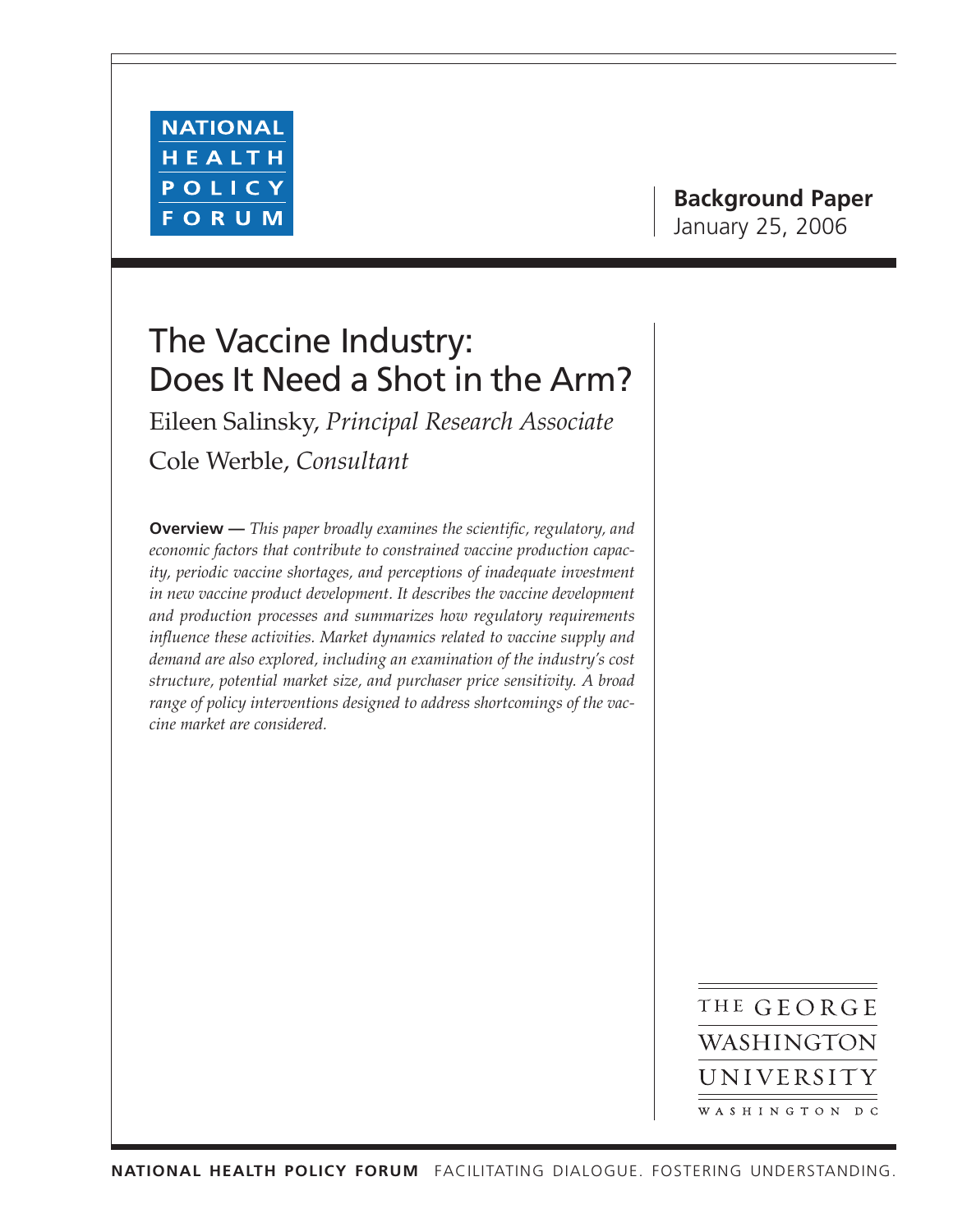# Contents

| Table 1: Number of Licensed Vaccine Products for Viruses and |  |
|--------------------------------------------------------------|--|
|                                                              |  |
|                                                              |  |
|                                                              |  |
|                                                              |  |
|                                                              |  |
|                                                              |  |
|                                                              |  |
|                                                              |  |
|                                                              |  |
|                                                              |  |
|                                                              |  |

**National Health Policy Forum**

Facilitating dialogue. Fostering understanding.

2131 K Street NW, Suite 500 Washington DC 20037

202/872-1390 202/862-9837 [fax] nhpf@gwu.edu [e-mail] www.nhpf.org [web]

**Judith Miller Jones** *Director*

**Sally Coberly** *Deputy Director*

**Monique Martineau** *Publications Director*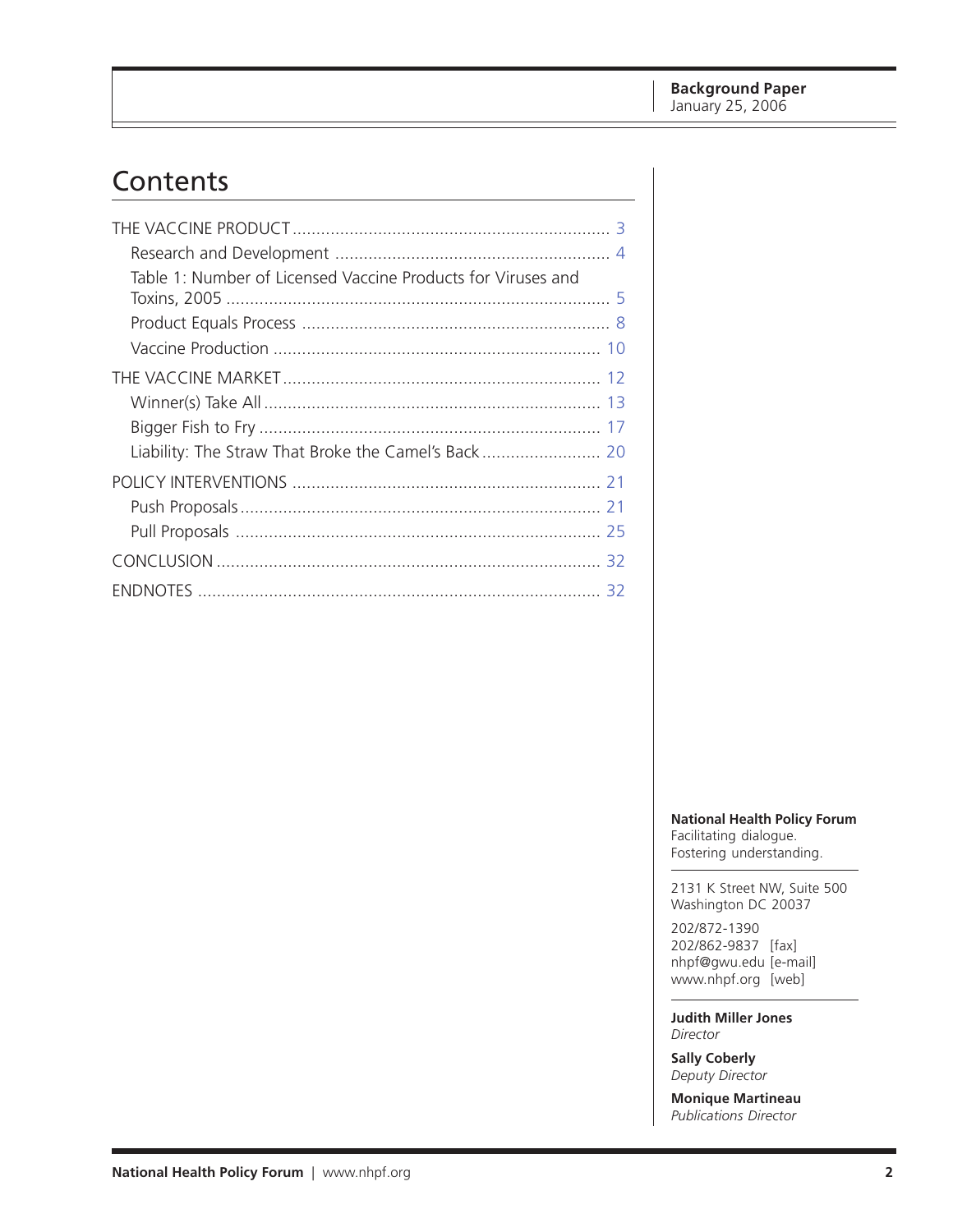# <span id="page-2-0"></span>The Vaccine Industry: Does It Need a Shot in the Arm?

Vaccines were among the first "wonder drugs" to radically transform human health and longevity. In doing so, they also permanently altered public expectations of medical science.

Infectious diseases were once the greatest threat to public health and the leading cause of death. Advances in vaccine development, combined with improved sanitation and antibiotics, have greatly reduced the threat of infectious disease such that most Americans are unaware of lingering dangers.

The American public has come to expect that vaccines will be available to protect them against most infectious diseases and that policy interventions will be pursued if that availability is compromised. Vaccines are unique among pharmaceutical products—they prevent, rather than treat, disease; they protect communities, as well as individuals. The preventive and collective benefits of vaccines create a powerful public interest in ensuring the availability of these products. Despite their promises of protection from disease, vaccines have provoked controversy and troubled policymakers since the first vaccination in 1796.

Recent headlines underscore the current concerns related to vaccines: shortages of childhood vaccines, long lines at flu shot clinics, skepticism regarding vaccine safety, and fears related to bioterror and avian flu threats. All illustrate the negative way vaccines are viewed by the public. These headlines also suggest there are problems in the vaccine market that threaten to undermine availability of existing vaccines and hinder the development of new products that could offer superior, more extensive disease protection.

# **THE VACCINE PRODUCT**

Traditional vaccines are substances developed in a laboratory setting that stimulate the body's immune system to prevent or control an infection by a bacterial or viral agent. (Therapeutic vaccines serve a different purpose; see sidebar, page 6.) Vaccines are typically made from "attenuated" live microorganisms (or "microbes"); inactivated, whole microorganisms; isolated components of a microbe; or materials, such as toxins, produced by a disease-causing agent. Vaccine products can be administered orally; injected into the skin, muscle, or bloodstream; or inhaled as an aerosol.

Vaccines are highly specific to the particular disease agent from which they are derived. In some ways, they mimic the disease-causing agent in order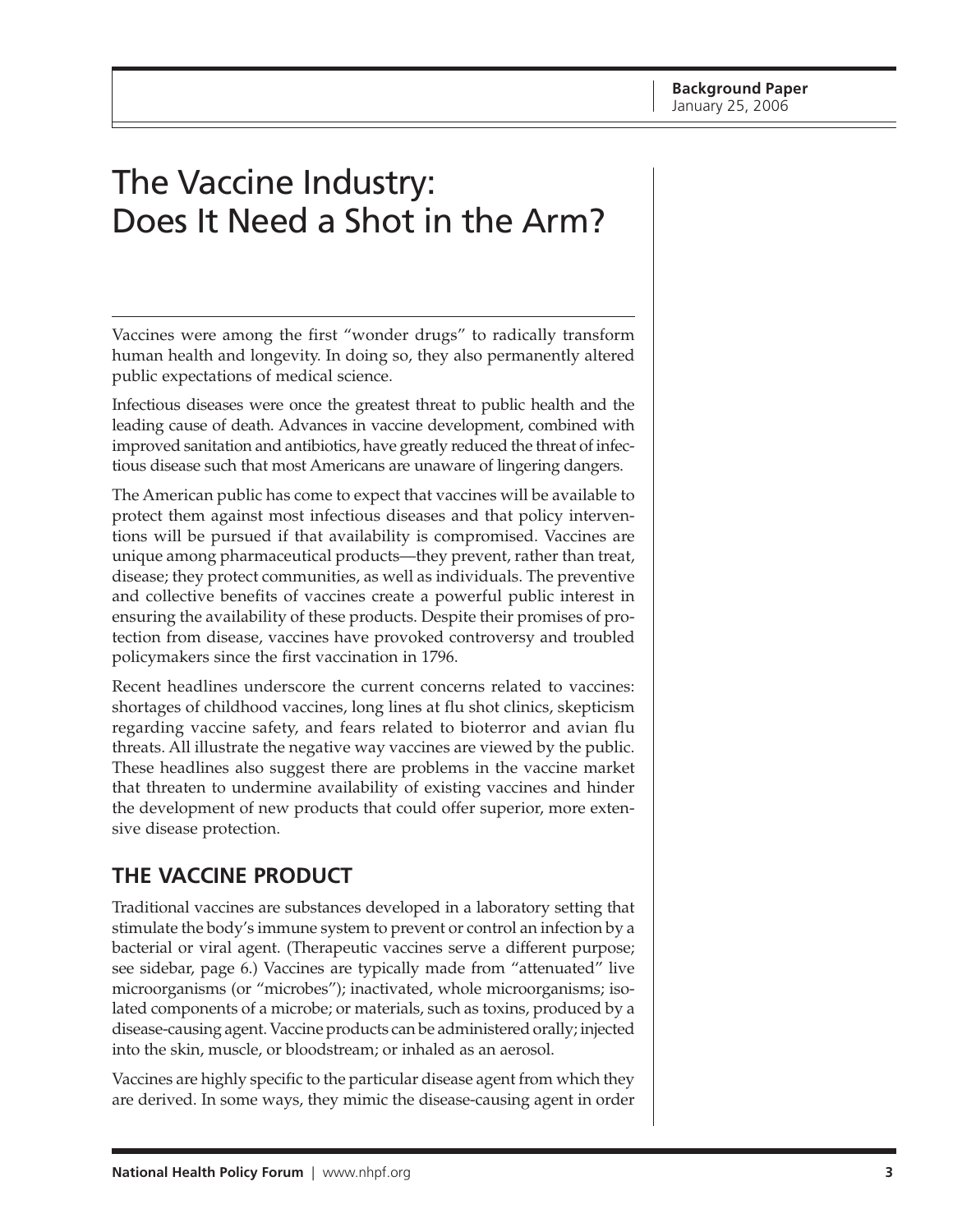<span id="page-3-0"></span>to stimulate the immune system to produce antibodies against it. Ideally, once the body "learns" to create the antibody to ward off a specific disease, it retains the memory of the antigen presented by the vaccine and will produce antibodies in response to the antigen if exposed to it again. In this way, vaccines are meant to "teach" the body how to fight off the targeted disease-causing agent.

Currently the Food and Drug Administration (FDA) has licensed 51 vaccine products for use in the United States, offering protection against 21 infectious diseases, as shown in Table 1 (next page). Some of these products are combination vaccines that protect against multiple diseases. Vaccines have also been developed for some infectious disease threats beyond those identified in Table 1. However, these vaccines are not available in the U.S. market either because they were withdrawn from the market (such as the cholera vaccine) or because market approval from the FDA for these products has not yet been sought or granted (such as the tick-borne encephalitis vaccine<sup>1</sup>).

The effectiveness of different vaccines targeting the same disease-causing agent can vary depending on how each vaccine is made and administered. In general, "live" vaccines provide a more potent immune response but may also pose greater safety risks relative to inactivated or "killed" vaccines. Some vaccines are suitable for adult populations but are inappropriate for, or untested in, pediatric populations.

### **Common Vaccine-Related Terms**

**Adjuvant** – A substance, such as salt or oil, that increases the immune response to a given antigen.

**Antibody** – A substance produced by the body in response to the presence of a specific antigen. The body uses antibodies to bind antigens and to prevent and fight disease.

**Antigen** – A substance that triggers an immune response. Antigens derived from a microorganism's outer surface, such as proteins, are typically most effective in prompting an immune response that prevents infection and protects against disease.

**Attenuation** – The process of reducing the virulence of a microorganism, often as a result of continued growth in an artificial host or culture system.

**Conjugate Vaccine** – Created by attaching a weak antigen, such as a polysaccharide, to a protein to elicit a stronger, longer-lasting immune response. Young children do not respond to polysaccharide vaccines; conjugates are sometimes used to confer immunity for this population.

**Stablizers** – Materials that protect the vaccine from environmental factors, such as temperature, light, and humidity which could erode the vaccine's effectiveness.

**Toxoid** – A toxin rendered harmless, but still capable of acting as an antigen.

#### **Research and Development**

Like all pharmaceutical products, vaccine products require market approval from the FDA before they can be sold. To secure such approval, manufacturers must conduct laboratory and clinical research to prove the safety and efficacy of their products. This product-focused research and development is predicated on basic research that explores the physiological and genetic makeup of microorganisms, the human immune response, and the ways in which microbes interact with human host cells, often using animal models.

This type of basic research triggers "vaccine discovery" efforts to identify and test potential antigens that could be targets for a vaccine-induced immune response. Such research also aids the development of techniques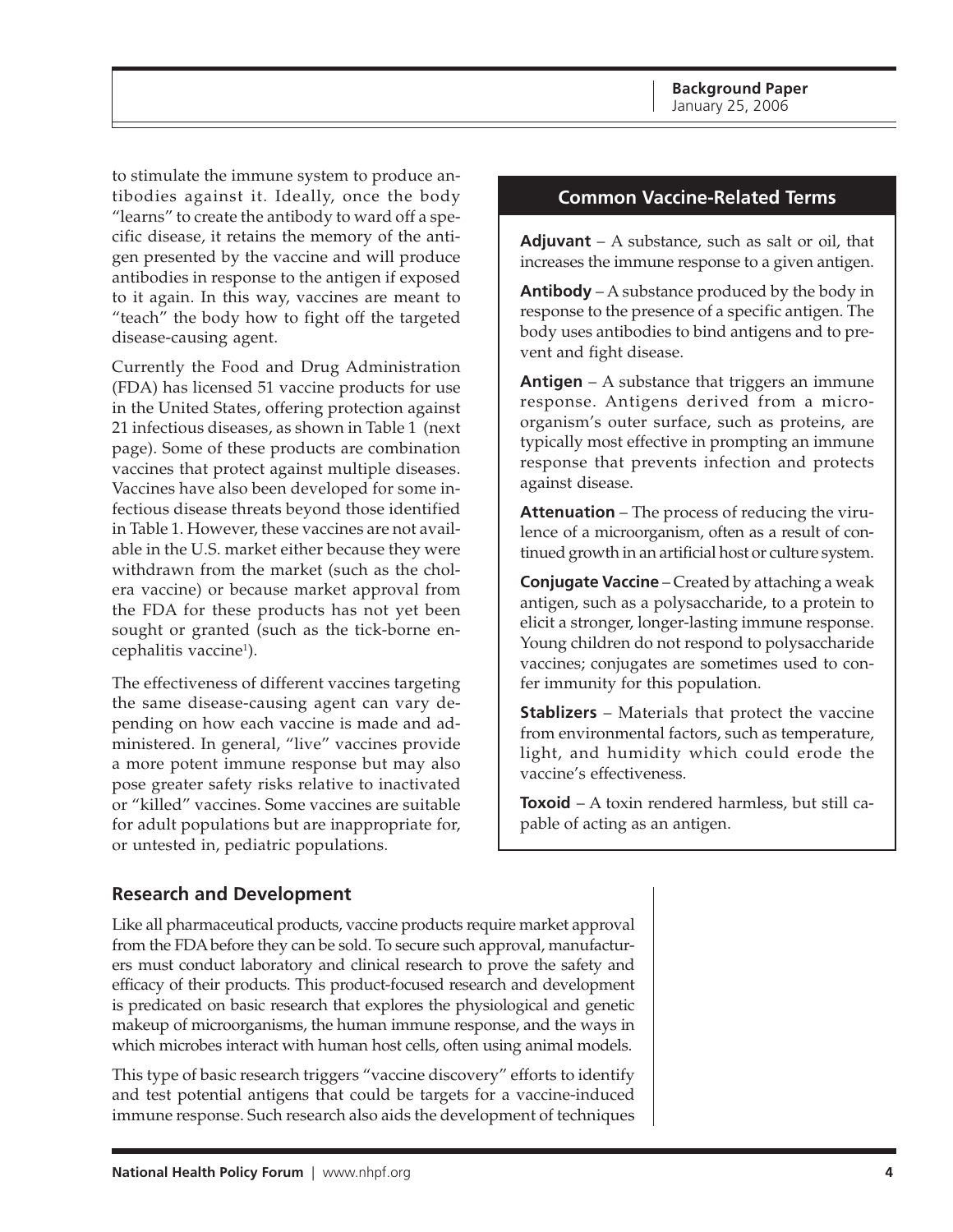<span id="page-4-0"></span>

|                                                                         | <b>TABLE 1</b> |  |  |  |
|-------------------------------------------------------------------------|----------------|--|--|--|
| <b>Number of Licensed Vaccine Products for Viruses and Toxins, 2005</b> |                |  |  |  |

| <b>Disease</b> (Vaccine Target)                          | <b>Licensed Vaccine</b><br><b>Products</b> (Uses) | <b>Manufacturers</b> |
|----------------------------------------------------------|---------------------------------------------------|----------------------|
| <b>Anthrax</b><br>(B. Anthracis)                         | $\mathbf{1}$                                      | $\mathbf{1}$         |
| <b>Diphtheria</b><br>(C. diphtheriae toxin)              | $11*$ (5 adult*/booster,<br>6 pediatric)          | 4                    |
| <b>Hepatitis A Virus</b>                                 | 3                                                 | 2                    |
| <b>Hepatitis B Virus</b>                                 | 5                                                 | $\overline{2}$       |
| <b>Influenza A and B</b>                                 | $4$ (4 adult,<br>2 pediatric)                     | 4                    |
| Japanese Encephalitis Virus                              | 1                                                 | 1                    |
| <b>Measles (Rubeola) Virus</b>                           | 4                                                 | 1                    |
| <b>Meningitis</b><br>(H. influenzae b or HIB)            | $\overline{4}$                                    | 3                    |
| <b>Meningococcal disease</b><br>(N. meningitides)        | 2                                                 | $\mathbf{1}$         |
| <b>Mumps Virus</b>                                       | 4                                                 | 1                    |
| Pneumonia<br>(S. pneumoniae)                             | $2(1$ adult,<br>1 pediatric)                      | 2                    |
| <b>Polio Virus</b>                                       | $3*$                                              | $\overline{2}$       |
| <b>Rabies Virus</b>                                      | $3*$                                              | 3                    |
| <b>Rubella Virus</b>                                     | 3                                                 | 1                    |
| <b>Smallpox Virus</b>                                    | $\mathbf{1}$                                      | 1                    |
| <b>Tetanus</b><br>(C. tetani toxin)                      | $14*$                                             | 3                    |
| <b>Tuberculosis</b><br>(M. tuberculosi, M. bovis or BCG) | 2                                                 | 2                    |
| <b>Typhoid Fever</b><br>(S. typhi)                       | $\overline{2}$                                    | $\overline{2}$       |
| <b>Chicken Pox/Varicella Virus</b>                       | $\overline{2}$                                    | 2                    |
| <b>Yellow Fever Virus</b>                                | $\mathbf{1}$                                      | 1                    |
| <b>Whooping Cough or Pertussis</b><br>(B. pertussis)     | $\overline{4}$                                    | 3                    |

*\*One product not currently marketed.*

*Source: Center for Biologics Evaluation and Research, "Vaccines Licensed for Immunization and Distribution in the US," Food and Drug Administration, updated September 9, 2005; available at www.fda.gov/ cber/vaccine/licvacc.htm*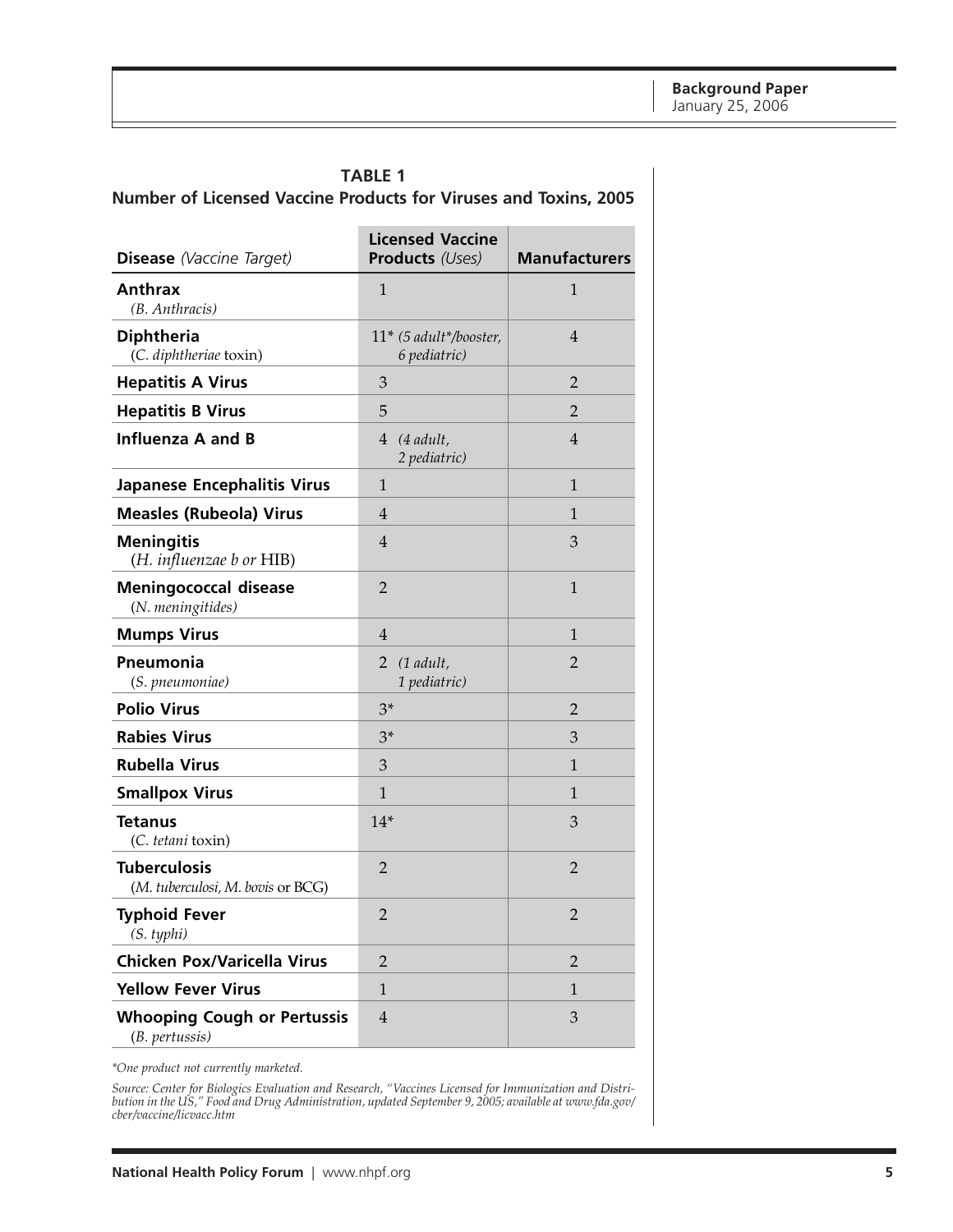for producing and isolating these antigenic agents and for assessing the immune protection offered by vaccine candidates. Basic and vaccine discovery research is generally conducted by universities, small biotechnology companies, and some large pharmaceutical companies. Through the National Institutes of Health (NIH), the Department of Defense (DoD), and the Centers for Disease Control and Prevention (CDC), the federal government plays a major role in funding and, in some instances, directly conducting research related to vaccine discovery.<sup>2</sup>

If a vaccine candidate emerges from the discovery research, clinical trials in human subjects are used to test the safety and effectiveness of the potential vaccine. The four phases of this research, which mirror the structure of pre-market clinical research for chemically based pharmaceutical compounds, are described here.

**Phase I** — Phase I trials are typically limited to a small number of participants (20 to 80) and are frequently begun in adults and then include children if they are likely to be vaccinated with the candidate product.<sup>3</sup> These trials seek to gather preliminary data on the safety of the vaccine and its ability to trigger an immune response. Vaccine candidates that elicit an immune response are said to be immunogenic. Phase I trials are considered part of the discovery phase and, if the results of these limited trials are promising, vaccine development will begin.

**Phase II** — Phase II trials involve a larger number of participants (often several hundred). Phase II trials can be divided into two broad categories. Phase IIa studies seek to validate the preliminary data on safety and immunogenicity generated in Phase I trials. Phase IIb studies can be used to

obtain more precise data on the magnitude of immune response as it relates to dosage and dose intervals, and they can also be focused on the populations for whom the vaccine is likely to be recommended. Although the data generated through IIb trials can sometimes provide a good sense of the vaccine candidate's efficacy, these estimates are too imprecise to be used for securing licensure. Candidate vaccines found to be safe and immunogenic will require additional study before market approval is granted.

**Phase III —** Phase III trials are large, randomized, double-blind, placebocontrolled studies that may enroll tens of thousands of participants.4 These studies validate the safety and immunogenicity data generated through Phases I and II in a much larger and more diverse segment

#### **Therapeutic Vaccines**

**Advances in immunology have led to the development of "therapeutic vaccines."** Therapeutic vaccines differ dramatically from the traditional vaccines in two ways: (i) they are intended to treat an existing disease rather than provide preventive protection and (ii) many of the therapeutic vaccine approaches are specifically formulated for individual patients, often relying on clinical specimens from the patient, such as white blood cells, to create the vaccine. Although these vaccines stimulate an immune response they do not have broad, population-wide application.

Therapeutic vaccines for cancer are being investigated as ways to increase the body's natural defense response to cancer antigens. The vaccines are being developed based on increased understanding of how the immune system responds and why certain cancerous cells are not identified by the immune system until tumors have begun to develop.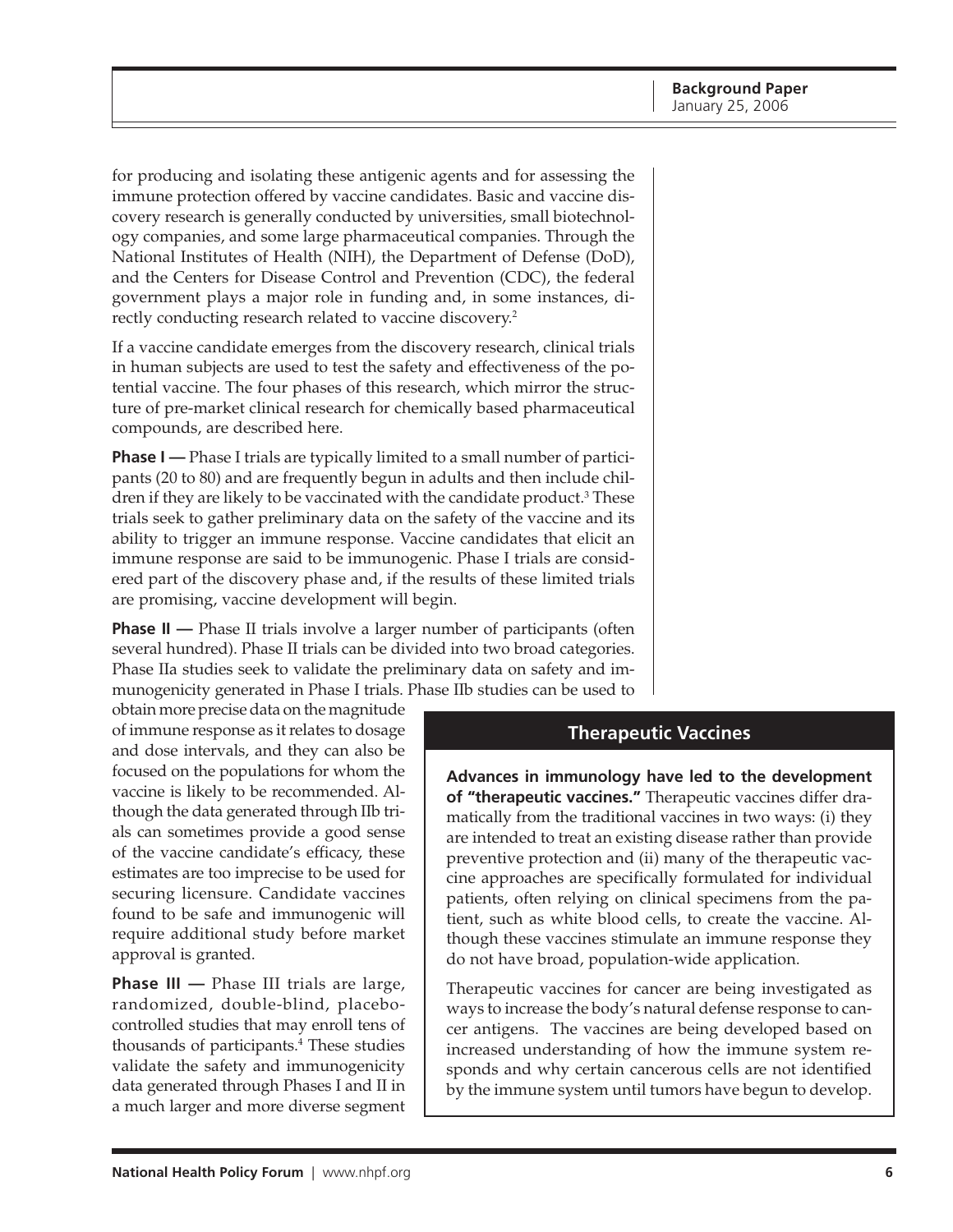of the overall population. Phase III studies also measure vaccine efficacy and safety among vaccine recipients relative to a control group, usually placebo recipients.

Phase III studies generally seek to demonstrate that the actual incidence of disease in vaccine recipients is significantly lower than the disease incidence in placebo recipients. Determining whether the immune response triggered by the vaccine actually confers disease protection requires longterm observation of study participants, often for two to three years. Because ethical considerations preclude an immediate, direct disease challenge (meaning, direct intentional exposure to the disease-causing agent), study participants must be monitored over time to see if they are protected from the disease-causing agent. The number of participants in such trials often needs to be very large, especially for vaccines directed against disease agents that are relatively uncommon.

Phase III trials also seek to prove a relationship between disease protection and the presence of immune response markers, such as antibody levels. Establishing such relationships allows subsequent studies of subpopulations to focus on these biomarkers, avoiding the protracted time frame required to observe disease incidence. Similarly, Phase III trials of vaccines directed at disease agents that are not naturally prevalent (such as those from bioterror threats) will be limited to measuring an immunological response, such as serum antibody level. These response markers can be correlated to actual disease protection, as demonstrated in animal models.

The costs of product development, particularly Phase III trials, are generally thought to be higher for vaccines than for pharmaceuticals. Because vaccines are given to healthy people, regulatory tolerance for health risks associated with these products tends to be extremely low. Vaccine trials are typically much larger than those conducted for pharmaceutical products because of this risk-averse orientation, as well as the need to test the product through a trial that appropriately represents the broad population intended for vaccination.

#### **Development of Vaccine for Human Papilloma Virus**

Eight years have passed since Merck's discovery of a candidate vaccine for HPV. The pharmaceutical company is still awaiting final approval for market use.

|                                             | Phases   & II                                                                                                                     | <b>Phases III</b>                             |                                                       |
|---------------------------------------------|-----------------------------------------------------------------------------------------------------------------------------------|-----------------------------------------------|-------------------------------------------------------|
|                                             | 4 years $\blacktriangleright$                                                                                                     | $3$ years $\blacktriangleright$               | <b>1 year</b> (or more) $\blacktriangleright$         |
| <b>Discovery</b><br>of candidate<br>vaccine | Exploration of safety and effects<br>of vaccine on immune response<br>Development of scaleable<br>processes and clinical supplies | Measurement of vaccine safety<br>and efficacy | Application for FDA approval and<br>regulatory review |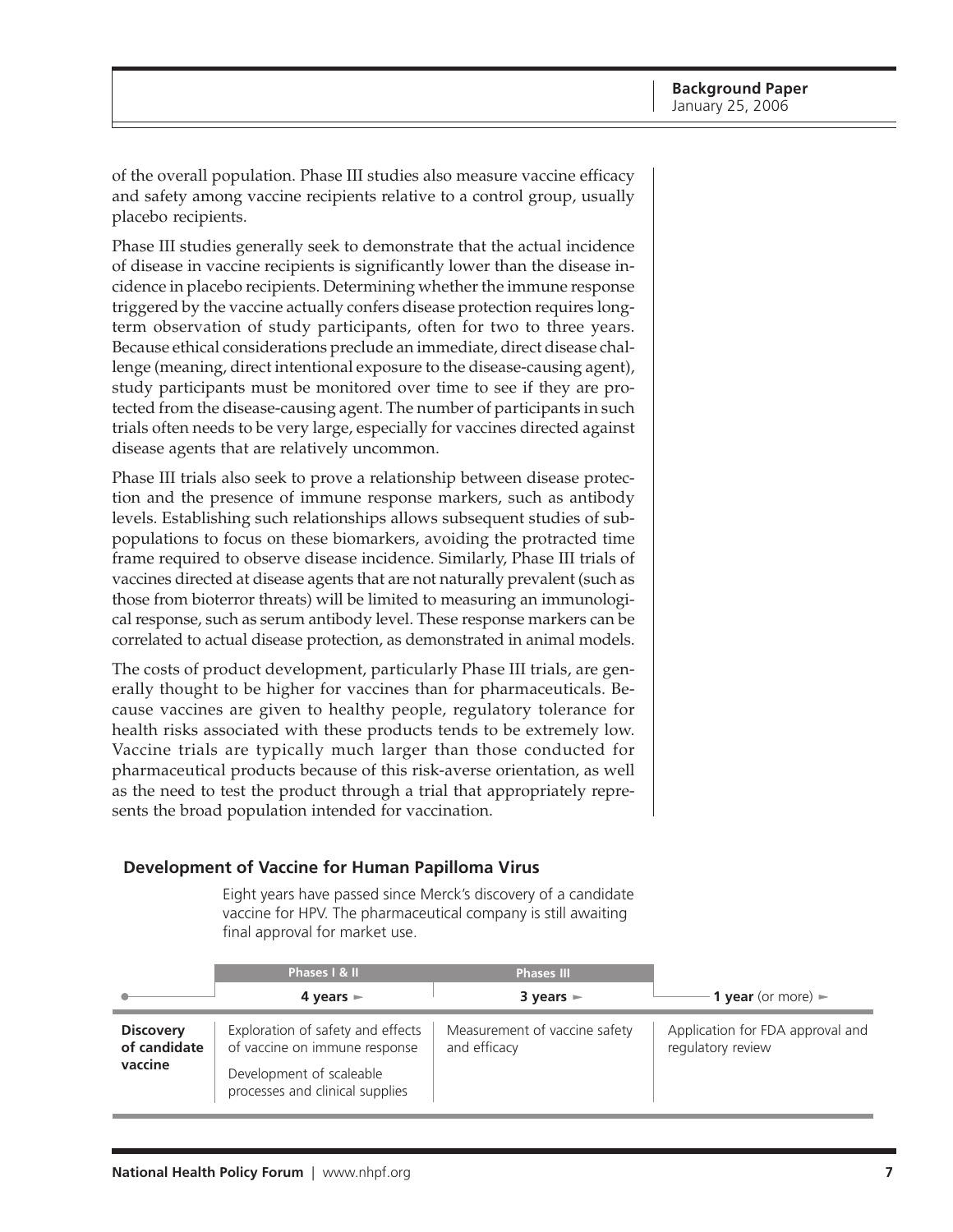<span id="page-7-0"></span>Regulatory tolerance of risk tends to be balanced against the perceived benefits of the pharmaceutical product. Because vaccine products are given to healthy persons, the vaccine's benefits are a function of both the prevalence of the disease targeted and the extent to which the vaccine decreases the morbidity and mortality risks of that disease. In some cases, rare adverse events associated with a similar, previously marketed product can lead regulators to require very large trials to guard against safety risks. For example, some believe that very large trial size requirements were imposed on the recent trial of Aventis Pasteur's rotavirus vaccine due to infrequent but severe adverse events associated with a Wyeth rotavirus product that was ultimately pulled from the market.

**Phase IV** — FDA frequently asks for sizeable post-marketing studies to examine ancillary questions such as the effect of use on extended populations (that is, beyond the group for which the vaccine is initially intended) or for potential side effects with other medications already in use. These large follow-up studies have become almost a standard feature in the vaccine field, adding to the total cost for getting a new product established in the market. Though such studies answer important safety questions, they are perceived by some as commanding clinical trial resources that might otherwise be devoted to the development of more new vaccines.

Although government plays an important role in vaccine discovery and occasionally sponsors vaccine development work, the vaccine industry is primarily responsible for moving a vaccine beyond the "proof of concept" stage to a marketable product. Industry generally funds clinical trials in Phases II, III, and IV, although much of this industry-sponsored research may be conducted by universities and academic medical centers through research contracts. The industry is also the dominant sponsor for product development–related research. These types of research efforts focus on taking biological materials identified and produced in a small laboratory setting and turning these materials into products that can be manufactured on an industrial scale. Much of this research is conducted directly by large pharmaceutical companies. In 2000, the leading vaccine manufacturers spent approximately \$750 million on all research and development efforts, representing about 15 to 20 percent of vaccine revenues.<sup>5</sup>

### **Product Equals Process**

In many ways the vaccine "product" is actually the process used to create the vaccine. Legal recognition of vaccine products (found in both regulatory frameworks and intellectual property rights) are highly dependent on adherence to a defined production process, as opposed to chemical identification of the vaccine itself, because of the difficulties inherent in characterizing a product derived from a biological entity.

Unlike drug products, vaccines cannot be chemically analyzed to determine identity or composition, and potency or dosage is not a simple function of molecular weight. The precise nature of these biological products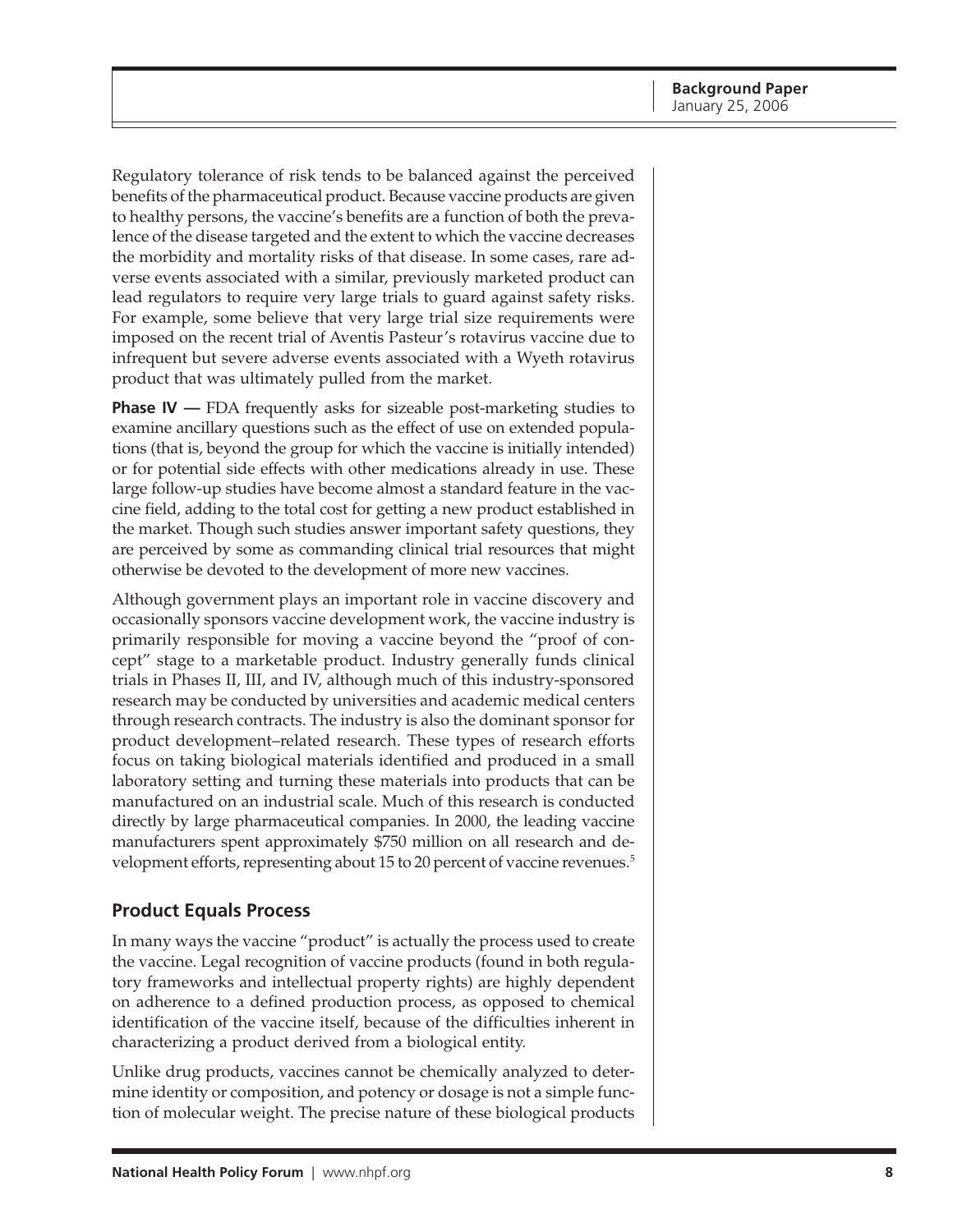in general has not been not fully defined, and the molecular properties that confer immune protection are not wholly understood. Furthermore, because vaccine products are based on living, adaptive organisms, small variations in the production process could potentially alter the organism, and therefore the vaccine, in unknowable ways. These alterations could have a profound impact on the product's safety or effectiveness.<sup>6</sup>

**Regulatory requirements —** Because the end product of vaccine production cannot be measured with precision, the FDA's regulatory oversight of vaccines focuses on the production process. Regulators demand strict compliance with well-defined production processes that are designed and validated by the manufacturer and approved by FDA. "Generic" biologics do not exist, because a new product cannot be established as biologically equivalent to a previously approved product given existing technology. This "bioequivalence" is something easily established in many other chemically based pharmaceutical products. Currently, every manufacturer must conduct extensive clinical trials to demonstrate that the product generated by their production process is safe and effective.

To assure the reliability of clinical trial results, FDA requires that the product used in Phase III trials are representative of those that will be marketed. Industry has generally found that this requirement necessitates that the vaccine used in the final stage of Phase II clinical testing be manufactured in the facility and with the processes intended for production of the eventual commercial product.

The FDA requires two separate approvals for the introduction of a biologic: an Establishment License Application (ELA), assuring the facility and process for manufacturing, and a Product License Application (PLA), containing data on the safety and efficacy of the product. In contrast, FDA drug approvals require only one approved application, the New Drug Application (NDA). Minor modifications in production process of vaccines, such as new packaging materials, may require regulatory approval and re-licensing of the production facility. In order to avoid unnecessary costs down the road, manufacturers generally build their commercial production facilities and seek their ELA before moving on to Phase III trials.

Even after a product has been FDA-approved, extensive quality control measures are also required to ensure ongoing compliance with specified production processes and to assure product integrity. In addition to this self-monitoring, manufacturers must submit samples of each vaccine lot to the FDA for approval before the lot can be sold. FDA inspectors will also periodically visit production facilities to verify adherence to regulatory guidelines established by current Good Manufacturing Practices.

Many of these process-bound regulatory approaches have the potential to change in the future as new technologies and techniques allow for improved analytic characterization of biologics. Some smaller biological molecules can already be defined and their structure and composition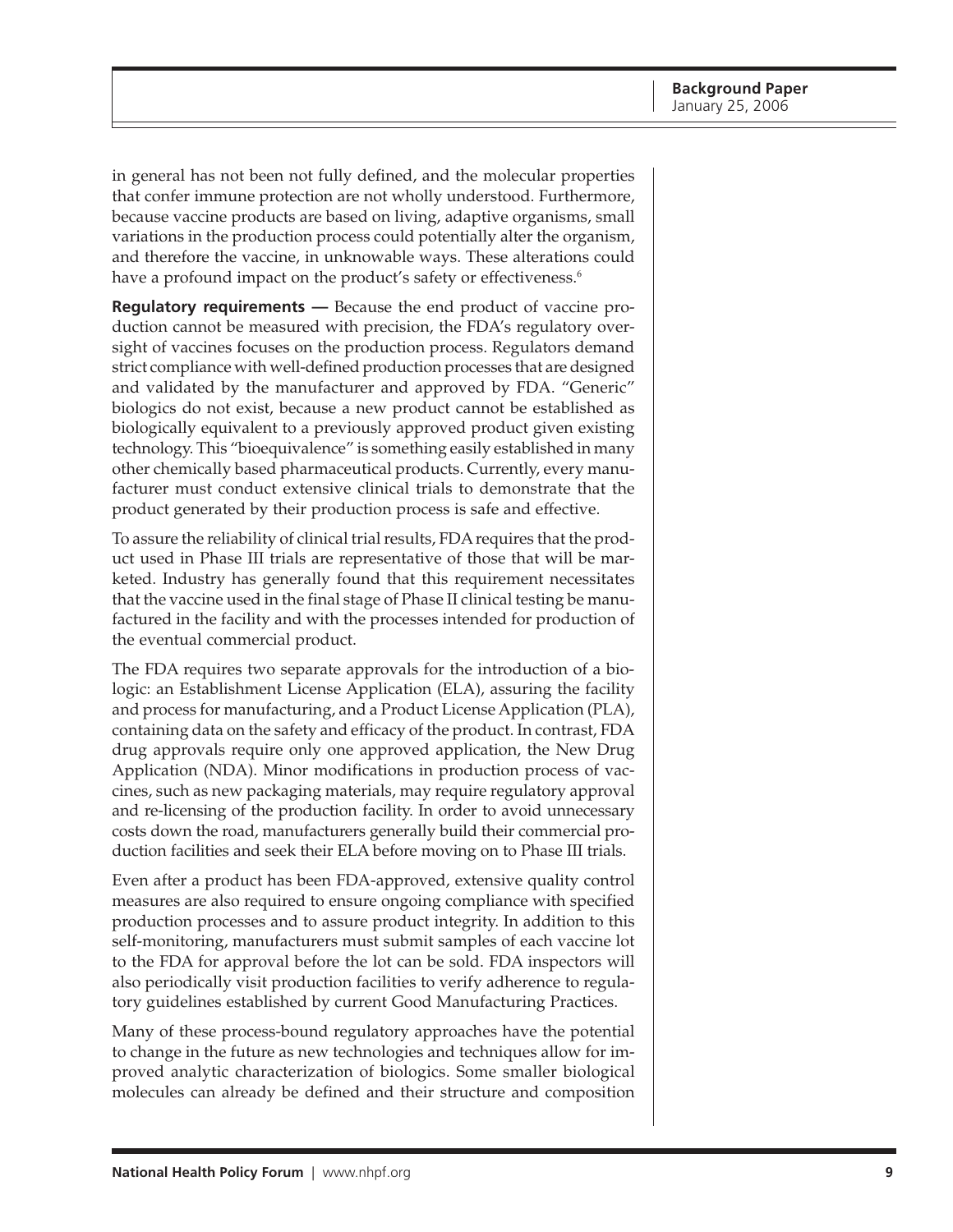<span id="page-9-0"></span>can be accurately verified. In light of these advances, the European Union has cleared the way for generic versions of some biologic products. However, the advent of "end product"–oriented regulation of vaccines is not likely in the immediate future, as vaccines are very large and complex molecules that are particularly challenging to characterize.

Patent protections - Intellectual property rights related to vaccine products, as conferred through patent protections, typically hinge on technological breakthroughs in the production process, not on the vaccine product itself. Patents are generally not bestowed on materials found in nature, fundamentally limiting the patentability of a biological product like vaccines. To the extent vaccine products enjoy patent protection, they usually incorporate chemical additives, such as adjuvants or stabilizers, or are produced with novel techniques, such as genetic engineering.

Even when vaccine patents exist, conventional wisdom holds that patents for vaccines generally provide less commercial protection and value for producers than patents for chemical pharmaceuticals. Vaccine patents do not prohibit the sale of competing products created through alternative production processes. By engineering processes similar but not identical to the protected technology, competitors are able to bring comparable vaccines to market.7 The substantial involvement by government agencies in early vaccine research also has raised questions about the value of patent positions, as these agencies tend to prefer nonexclusive licenses to patentable discoveries.

The complexities of vaccine production, coupled with the challenges of maintaining a scale suitable for producing tens of millions of doses, require both specialized facilities and highly trained personnel. Only a handful of organizations have the capital and expertise to meet these requirements. Consequently, only a small number of companies produce vaccine for the U.S. market. Although 11 manufacturers now hold vaccine product licenses, most vaccines are produced by four large pharmaceutical companies: Sanofi Aventis (formerly Aventis Pasteur), GlaxoSmithKline, Merck, and Wyeth.

### **Vaccine Production**

The production processes for manufacturing vaccines are highly complex, specialized, and time consuming. While the precise production methods can differ substantially among vaccines, some generalizations can be made. All vaccine production involves the growth and harvesting of microorganisms, either the disease-causing organism or another microorganism that has been modified or genetically engineered to produce the antigenic characteristics of the disease-causing agent.

**Cultivation —** Pathogenic organisms that grow remarkably well within the human body can prove difficult to culture under industrial manufacturing conditions. Microbial growth can be highly sensitive to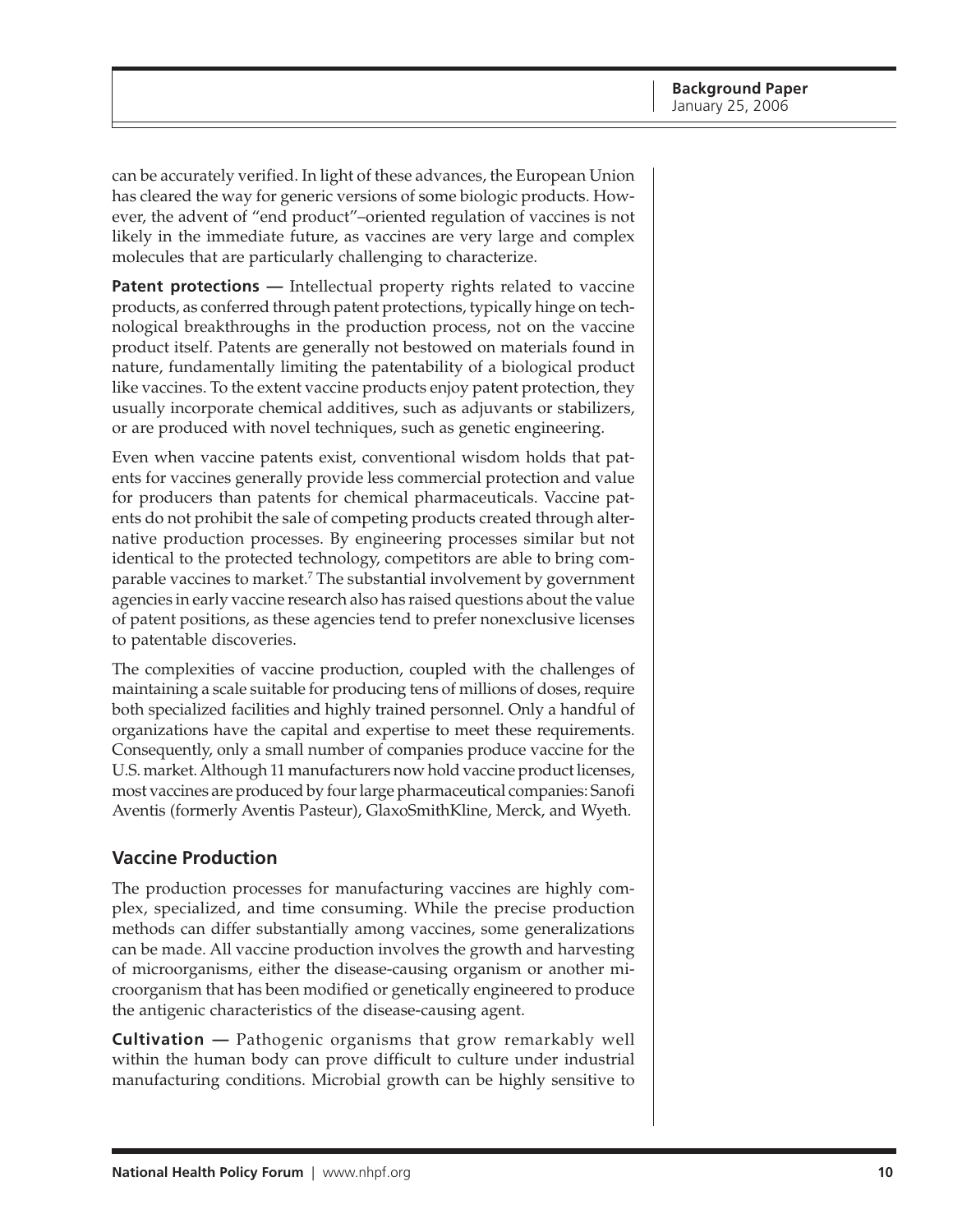variations in temperature and to particular types of growth media. For example, viruses can only be grown in living cells, such as cell cultures and fertilized hen's eggs. Small changes in environmental conditions or in the strain of microorganism used in the production process can significantly reduce the yield of biological material available to create the vaccine product. To further complicate matters, the very conditions that encourage growth of the target microorganism can often promote growth of unwanted contaminants, creating the need for powerful air filtration systems and the use of rigorous sterile techniques.

**Purification** — After the growth phase, additional steps are taken to isolate and, in some cases, inactivate the microorganism being used in vaccine

preparation. In other cases, the microorganism is split into component parts and specific molecules with the appropriate antigenic qualities are isolated to serve as the basis of the vaccine. The active component of the vaccine is then isolated and blended with other materials to produce what is known as the bulk. It can take anywhere from four to nine months to cultivate the microbe and produce the bulk.

**Quality control —** Because small deviations in process can have a major impact on the potency and effectiveness of the vaccine product, stringent quality control procedures are used to verify that the vaccine product contains the desired antigenic material in the correct dosage and is free of contaminants. Quality control specialists employed by the manufacturer measure progress at each step of the production process through analysis of a variety of biomarkers, including protein content, viral infectivity, bacterial contamination, and endotoxin content.<sup>8</sup> Each batch must be tested against strict standards. Despite rigid compliance with standardized production protocols, assumptions regarding process integrity and product quality do not carry over from one batch to another. It can take up to three months to complete all necessary quality control activities.

**Packaging —** Following these quality control steps, the bulk is prepared for packaging. This process can involve freeze drying the product to extend its shelf life. The finished product is packaged in appropriate containers for delivery. Additional quality control tests are performed at this stage to ensure that the packaging process has not altered the safety or potency of the vaccine product and samples from each batch are sent to regulators for additional testing. Finishing the product from the bulk, including time for regulatory assessment, can take five to seven months, resulting in a total production time of 9 to 16 months.



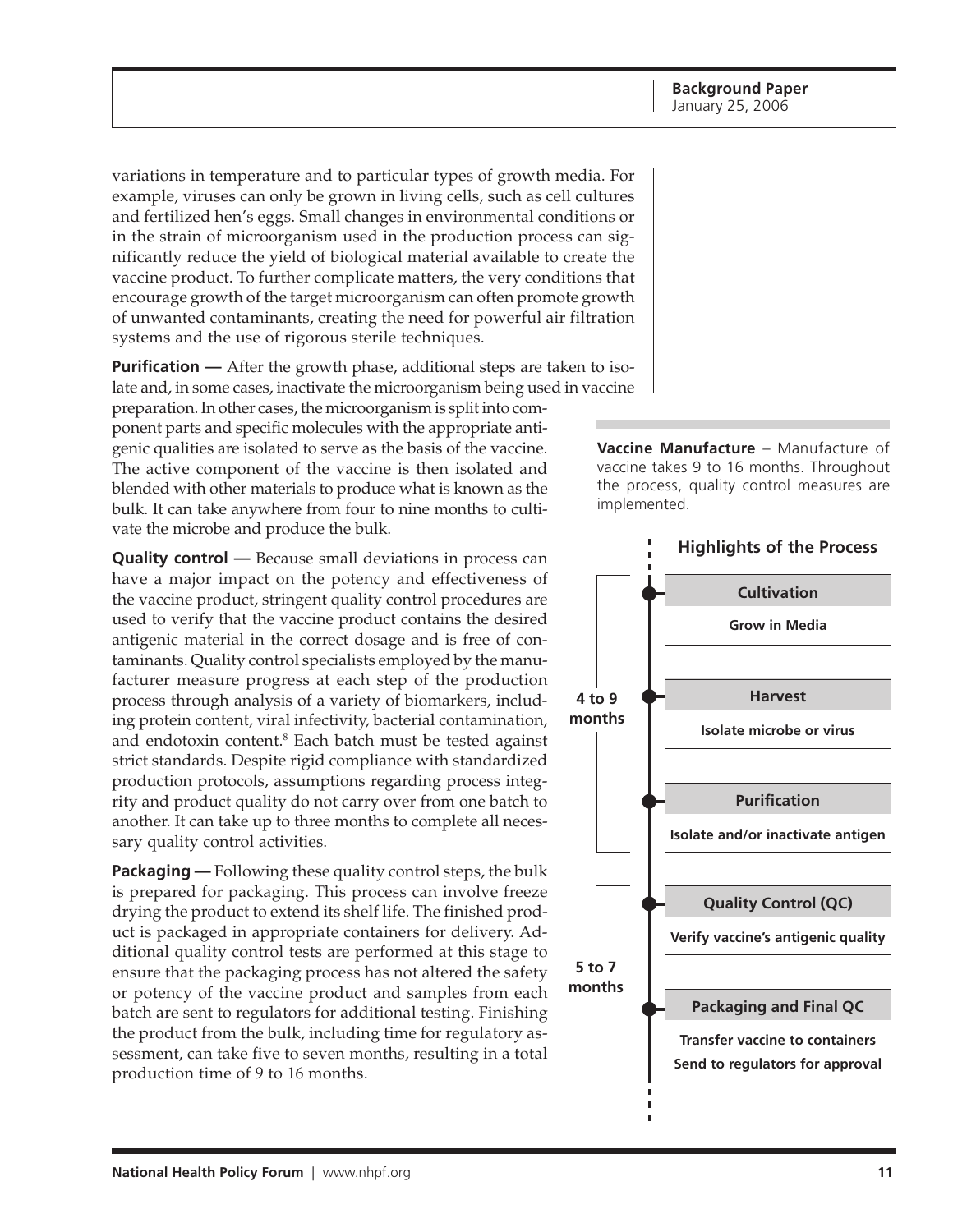**Background Paper** January 25, 2006

# <span id="page-11-0"></span>**THE VACCINE MARKET**

Vaccines are a small piece of the global pharmaceutical market, representing approximately 1.5 percent of all pharmaceutical revenues.9 Worldwide sales of vaccines are estimated to be between \$4.8 and \$6 billion per year, with about a quarter of total sales in the United States (\$1.5 billion).10 Pediatric vaccines make up the majority of the U.S. market, accounting for approximately 70 percent of domestic vaccine sales (see illustration, below).

Although it is small, the vaccine market continues to grow at a modest but steady rate. The global market for vaccines has grown about 10 percent per year since 1992 due largely to the worldwide effort to eradicate polio as well as the introduction of new, higher priced pediatric vaccine products in industrialized countries. For example, the recent introduction of a childhood pneumococcal vaccine effectively doubled the U.S. market due to its relatively high price and high uptake rate.

Other vaccine products introduced in the last decade represented improvements to existing vaccines rather than novel disease protection. These new, higher priced vaccines tended to displace existing products, resulting in less significant increases in overall sales. For example, when the safer, inactivated poliovirus vaccine was introduced, it rapidly replaced active oral poliovirus vaccine in clinical practice. The older vaccine was ultimately withdrawn from the market.

Market analysts anticipate strong vaccine market growth in the future. One information service that tracks commercial developments in the vaccine pipeline listed nearly 200 projects in the Phase II and Phase III stages of clinical trials in mid-2004.11 Nearly 30 new vaccines are expected to be developed and marketed by 2010, including those offering protection against human papilloma virus (HPV) and human immunodeficiency virus (HIV), as well as therapeutic vaccines for melanoma and rheumatoid arthritis.

Despite historic and projected growth in the overall vaccine market, policymakers are deeply con-

cerned about the perceived fragility of the nation's vaccine supply. These concerns are driven by sporadic—yet not infrequent supply shortages for existing vaccines, as well as weak industry interest in the development and production of vaccines that have limited commercial appeal. Vaccines with limited market appeal include products directed against potential bioterrorism threats and those directed at diseases prevalent mostly or exclusively in developing countries. While some new vaccine products may be economically appealing to manufacturers, market forces are neither stimulating increased production capacity for existing vaccines nor encouraging the development of vaccines for diseases not currently prevalent in industrialized countries.

#### **Worldwide Pharmaceutical Sales and the U.S. Share of the Vaccine Market**

Vaccines represent a very small portion of global pharmaceutical sales. About one quarter of vaccines are sold in the United States, where

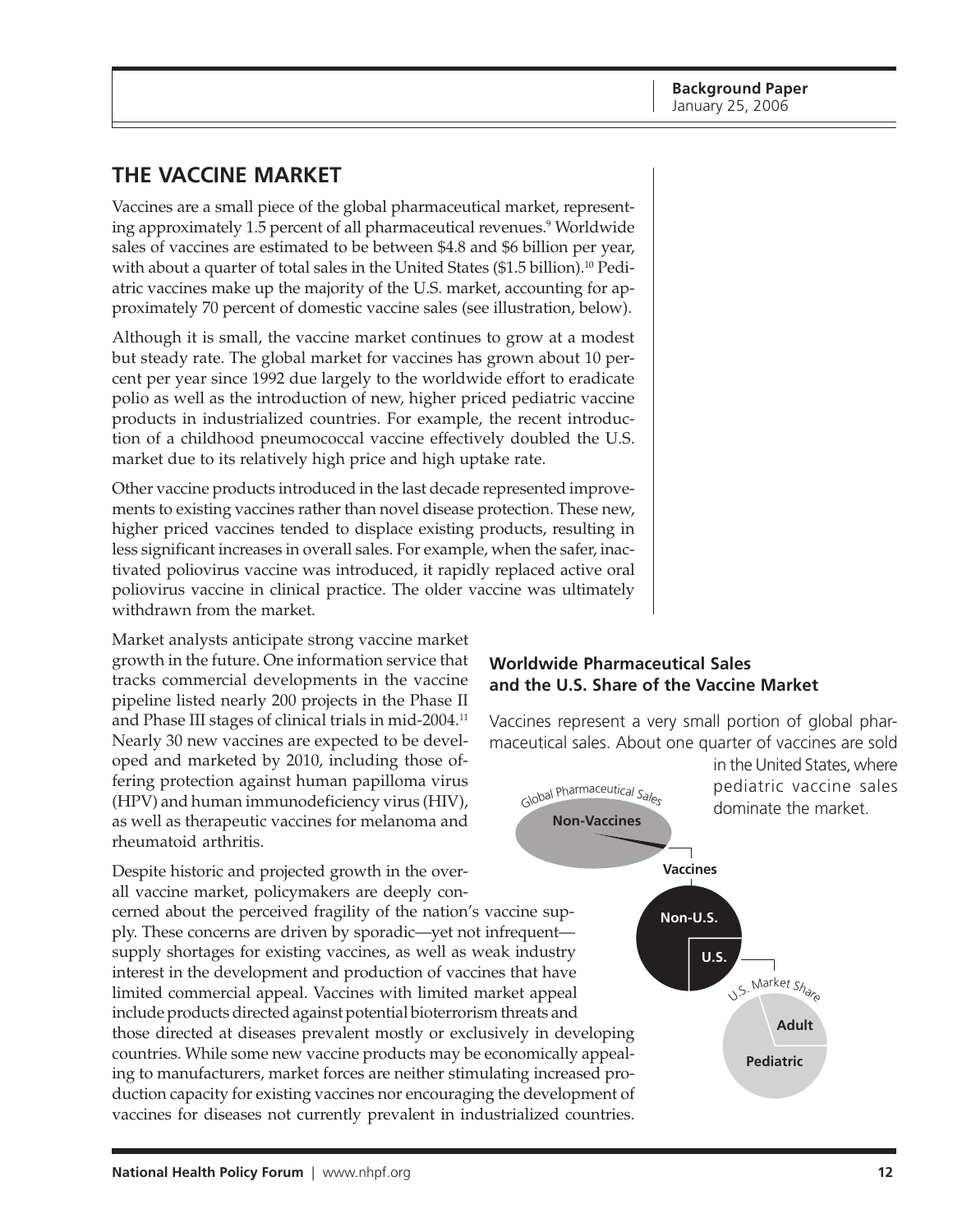## <span id="page-12-0"></span>**Winner(s) Take All**

Prevailing market conditions have led to industry consolidations and product withdrawals, resulting in an overall decrease in the number of manufacturers engaged in vaccine production as well as a narrowing of the competitive field for specific product classes (vaccines that target the same disease agent). Many vaccines are now produced by only one manufacturer. Some analysts have concluded that the economic dynamics of the vaccine market preordain a small number of suppliers for any given product class. Although this "winner take all" dynamic does not guarantee a single, monopolistic supplier, there appears to be a general tendency for vaccine markets to drift toward one or few producers for a given product class because of the cost structure of vaccine production coupled with relatively low levels of demand for vaccine products.

**Limited market size —** Unlike drug or other commercial products, a person will use a vaccine product only a limited number of times in his or her lifetime. Therefore the potential market for a vaccine product is inherently limited by the number of people in the population group targeted by the vaccine. A basic pediatric vaccine will be used between one and five times, depending on the schedule of inoculation, on a cohort of about 4 million children born in the United States each year.12 In 2002, about 140 million units of vaccine were used for children, over one-third of which was represented by three vaccines: diphtheria, tetanus, and pertussis (known as DTaP-containing) combination vaccine (20 million doses); polio vaccine (19 million); and measles, mumps, and rubella (12 million). In contrast, prescriptions for a "blockbuster" drug like Lipitor are filled over 66 million times each year, $13$  with annual revenues (above \$10 billion) in excess of the total worldwide vaccine industry. The potential to increase vaccine market size through international sales is limited by both disparate regulatory requirements across nations and weak purchasing power in developing countries. Therefore, the potential volume of product sales for vaccines is relatively finite and small.

**Barriers to entry** — Only a handful of suppliers are currently positioned to play in the vaccine market. High start-up costs and specialized expertise requirements restrict market participation to the limited number of entities capable of mobilizing both the significant capital and highly skilled labor necessary for vaccine development and commercial production. The high start-up costs are related to significant research and development expenses, as well as the costs associated with the construction of specialized vaccine production facilities.

The experience and infrastructure developed to produce one vaccine does not translate directly into an ability to produce a different vaccine. Existing manufacturers also face high start-up costs when launching a new vaccine product. However, manufacturers already participating in some type of vaccine production are arguably best positioned to compete in additional segments of the vaccine market. Even a well capitalized newcomer to the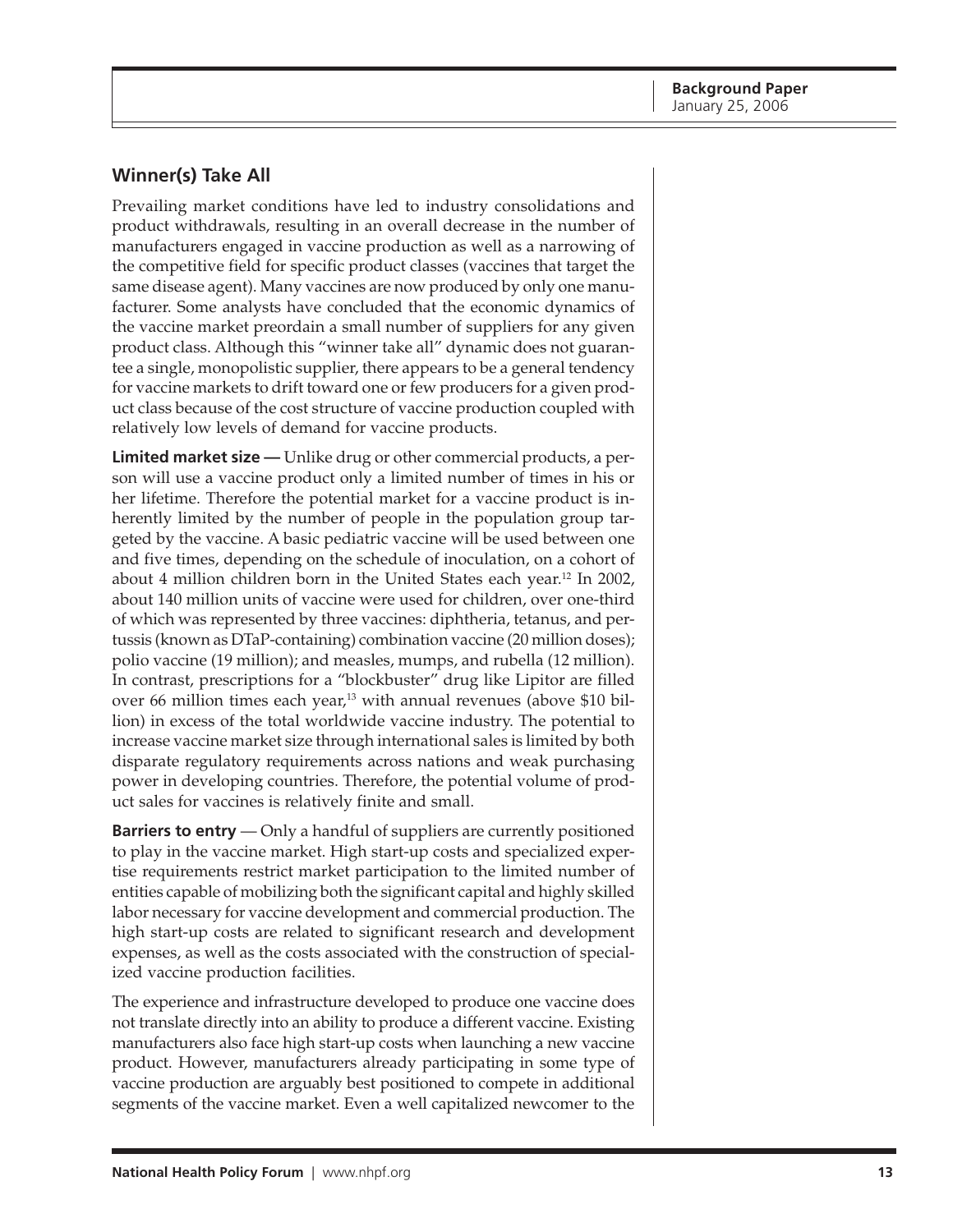vaccine industry would face significant competitive disadvantages. Vaccine production is highly dependent on skilled labor, and existing firms already command the human resources with the requisite scientific, technical, policy, and regulatory expertise.

**Competitive pressures —** If multiple members of the limited field of vaccine suppliers elect to produce substitutable vaccine products, price competition among firms with high start-up costs, high fixed costs, and relatively low variable costs will be fierce. Mercer Management Consulting calculates that only 15 percent of the costs of vaccine production are variable and change directly in relation to the amount of product made. Sixty percent of vaccine production costs are fixed, meaning they will not change regardless of how much product is produced. An additional 25 percent of production costs are semi-variable, meaning they are fixed for each batch of vaccine produced, no matter how many doses are produced per batch.<sup>14</sup>

High fixed costs create powerful incentives for manufacturers to achieve economies of scale by maximizing production capacity. As the volume of vaccine produced increases, the average cost of producing each dose drops dramatically. Under these conditions, suppliers will seek to peg production capacity to anticipated demand levels and make as much

vaccine as capacity will allow. The supplier will lower prices aggressively in an effort to increase sales and capture market share. As the volume of vaccine produced and sold increases, the "winning" manufacturer is increasingly able to undercutcompetitors' prices, further reinforcing market dominance.15

Once the market share of a "losing" supplier falls below the level necessary to sustain the high fixed costs of continued production, the supplier is likely to exit the market. Determining what level of sustenance is required to support continued pro-

duction is, at least in part, at the discretion of individual manufacturers and is likely to be a function of their profit expectations and perceived op-

portunity costs. Some markets may be large enough to support multiple manufacturers at their full production capacity, so a single "winner" may not emerge. However, if a monopoly does not result, the market will likely be dominated by relatively small number of producers.

Capital investment requirements may precipitate market exits. Cost increases related to changing regulatory requirements, such as the removal of the preservative thimerosol due to safety concerns, or facility maintenance expenditures to ensure compliance with existing standards, can hasten decisions to withdraw from the market. Faced with making a

## **Vaccine Market: Winner(s) Take All**

High fixed costs lead to intense price competition. Manufacturers seek to maximize production capacity and are willing to lower prices in order to capture market share.

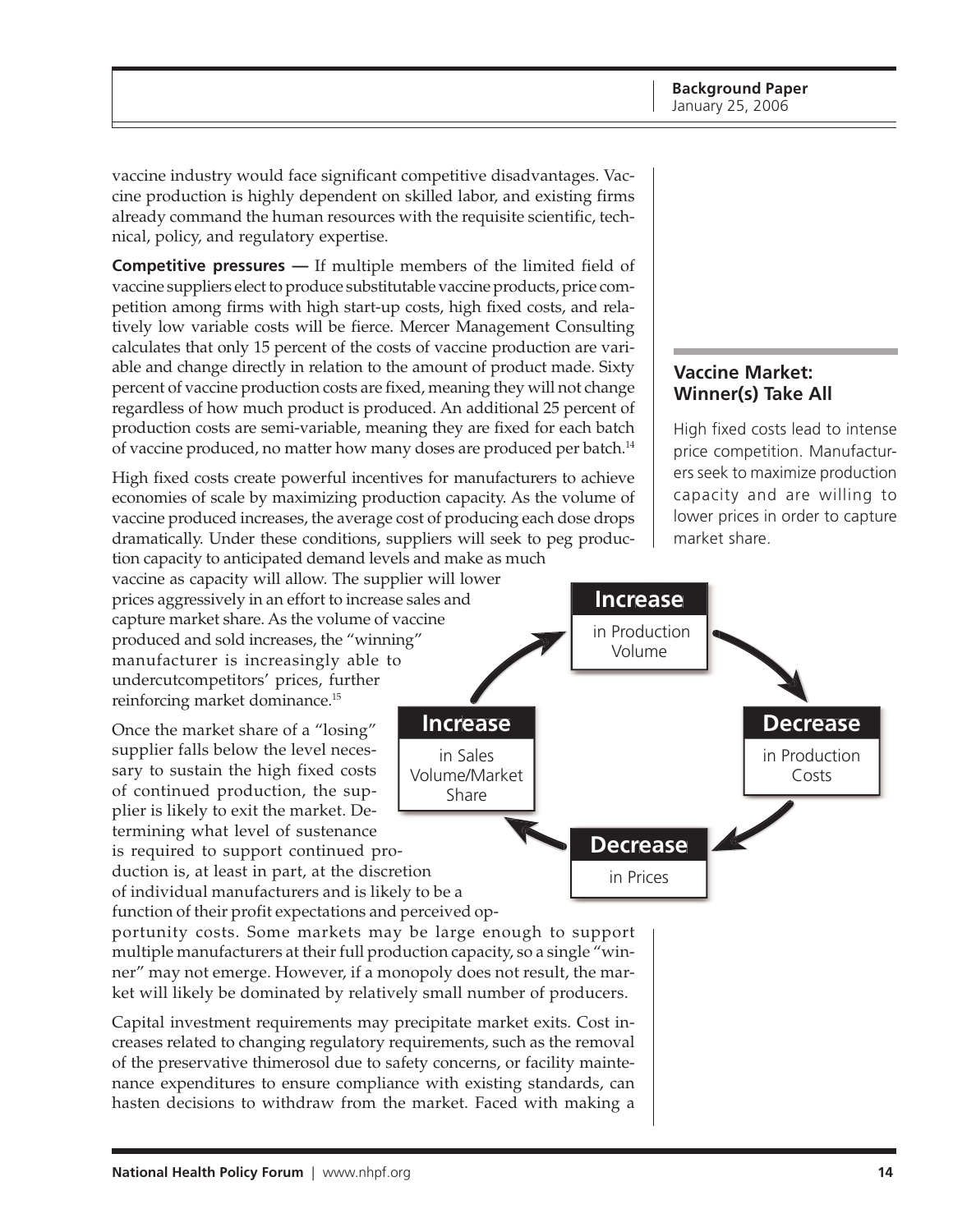significant financial investment to stay in a losing game, a manufacturer in a relatively weak market position is likely to stop production.

In the absence of patent protections, the emergence of one or few dominant suppliers occurs less frequently in pharmaceutical markets. Pharmaceutical markets are generally larger than vaccine markets relative to the fixed costs of production. Demand levels are typically robust enough to allow several suppliers to co-exist, each capturing the volume of sales necessary to sustain production costs.

The financial hit taken by the "losing" player in a vaccine market is quite substantial. Retooling vaccine production facilities to manufacture a different vaccine is very difficult and costly, and the knowledge gained through research and development efforts has limited application to other products. Therefore, the significant financial resources invested in start-up are largely sunk costs. They can not be recouped through alternative business opportunities. This makes the "winner(s) take all" vaccine market a very risky venture for would-be manufacturers.

**Price sensitivity** — Competitor withdrawal from vaccine markets makes the position of the "winning" firm or firms more attractive from a pricing perspective, but prices generally do not spiral upward even if a monopoly position is secured. The reasons for this relative stability in prices stems from the nature of demand for vaccine products. The demand factors suppressing price differ somewhat for pediatric versus adult vaccines.

Demand for childhood vaccines tends to be highly concentrated, with federal and state governments purchasing approximately 60 percent of all pediatric vaccines sold in the United States.16 The purchasing power and political clout of the government has historically put downward pressure on vaccine prices. Some of this pressure has taken the form of direct, legislatively imposed price caps. However, even when explicit price controls are not in place, government purchasers have been viewed historically as inflexible customers who will demand low prices. Recent events suggest that this view may be changing (see "A Government Success Story?" on page 26) and is leading to departures from the typical market dynamic.

The purchase of adult vaccines tends to be less concentrated and less controlled by government purchasers, but demand for these products is less predictable and generally weaker relative to pediatric vaccines. Insurance coverage for adult vaccines is less common than coverage for childhood vaccines, meaning that patients are more likely to pay out of pocket for these products. Vaccines are given to healthy people, who may not fully appreciate the need for disease protection. Because the perceived need for the vaccine product is low, patients tend to be very price sensitive. Even when fully covered by insurance, uptake rates for adult vaccines are low, suggesting, at least in part, weak consumer demand for these products. Adults appear more willing to risk their own vulnerability to infectious disease than to gamble on that of their children.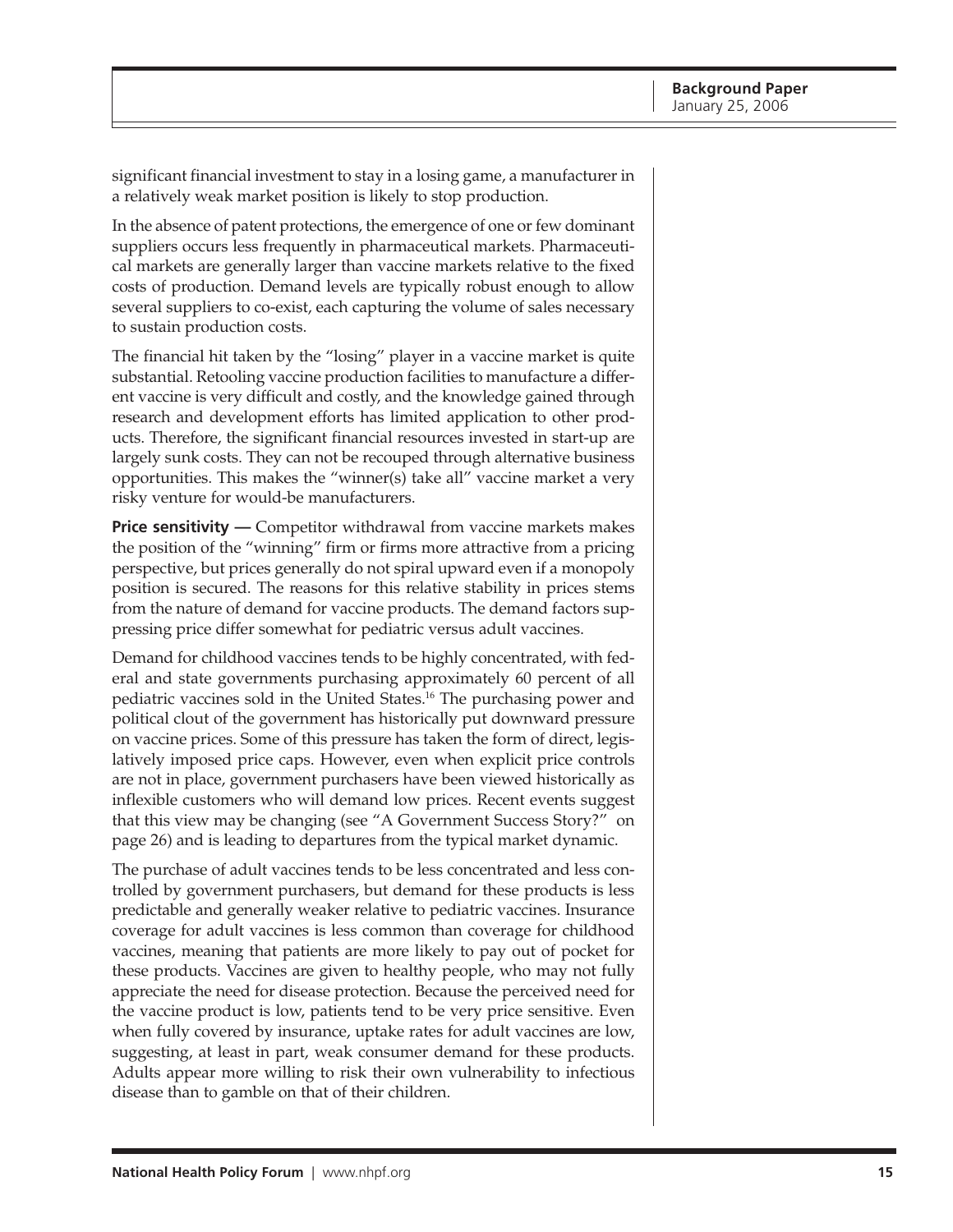Physicians and other health care providers play a very important role in mediating the demand for vaccine products. Consumers are more likely to receive a vaccine if their provider offers and recommends it. Provider payment incentives could significantly influence providers' willingness to offer vaccination services. A recent survey of obstetriciangynecologists found that although the majority recommended influenza vaccine for pregnant women, less than 40 percent of those that recommended vaccination actually provided the vaccine through their practice.17 Concerns related to reimbursement and liability were cited as the main reasons for not administering the vaccination.

Whether driven by patient, provider, or purchaser concerns, demand for vaccines is considered highly price sensitive. Relatively low vaccine prices for both childhood and adult vaccines provide little incentive for new suppliers to enter the market with similar "me too" products. An alternative manufacturer might consider launching a substitute product if that product was clearly superior in terms of safety, effectiveness, or convenience and if it promised to completely displace the existing product. This would allow the new entrant to "steal" the existing manufacturers' market share and become the new dominant supplier.

This dynamic of displacement by a superior product has played out on multiple occasions with pediatric vaccines. Many of the new formulations are broader combinations of multiple vaccines, which offer convenience to parents, children, and practitioners by reducing the number of separate inoculations required. Due in part to the market influence of recommendations issued by professional societies (such as the American Academy of Pediatrics) and the CDC-sponsored Advisory Committee on Immunization Practices (ACIP), new combination vaccines have quickly supplanted existing products in most corresponding vaccine product classes. The withdrawal of competitors' products diminishes the competitiveness of the market. This trend may have reached its limits, however, due to a variety of factors, including decreased provider revenue associated with combination vaccines.

**Inventory control** — Once established, a dominant vaccine supplier has little incentive to maintain excess production capacity or produce surplus vaccine. The high fixed costs associated with producing each batch of vaccine combined with the perishable nature of the product encourage manufacturers to closely match production volume with anticipated demand. Manufacturers are likely to be conservative in estimating market demand and, by extension, in determining production capacity because unsold inventory can significantly detract from already low profit margins.

Furthermore, because production capacity is difficult to scale incrementally, manufacturers must decide how much capacity to build long before the product is even marketed, often before Phase III trials are begun. This puts enormous pressure on manufacturers to correctly estimate demand levels. Too low an estimate will not allow the manufacturer enough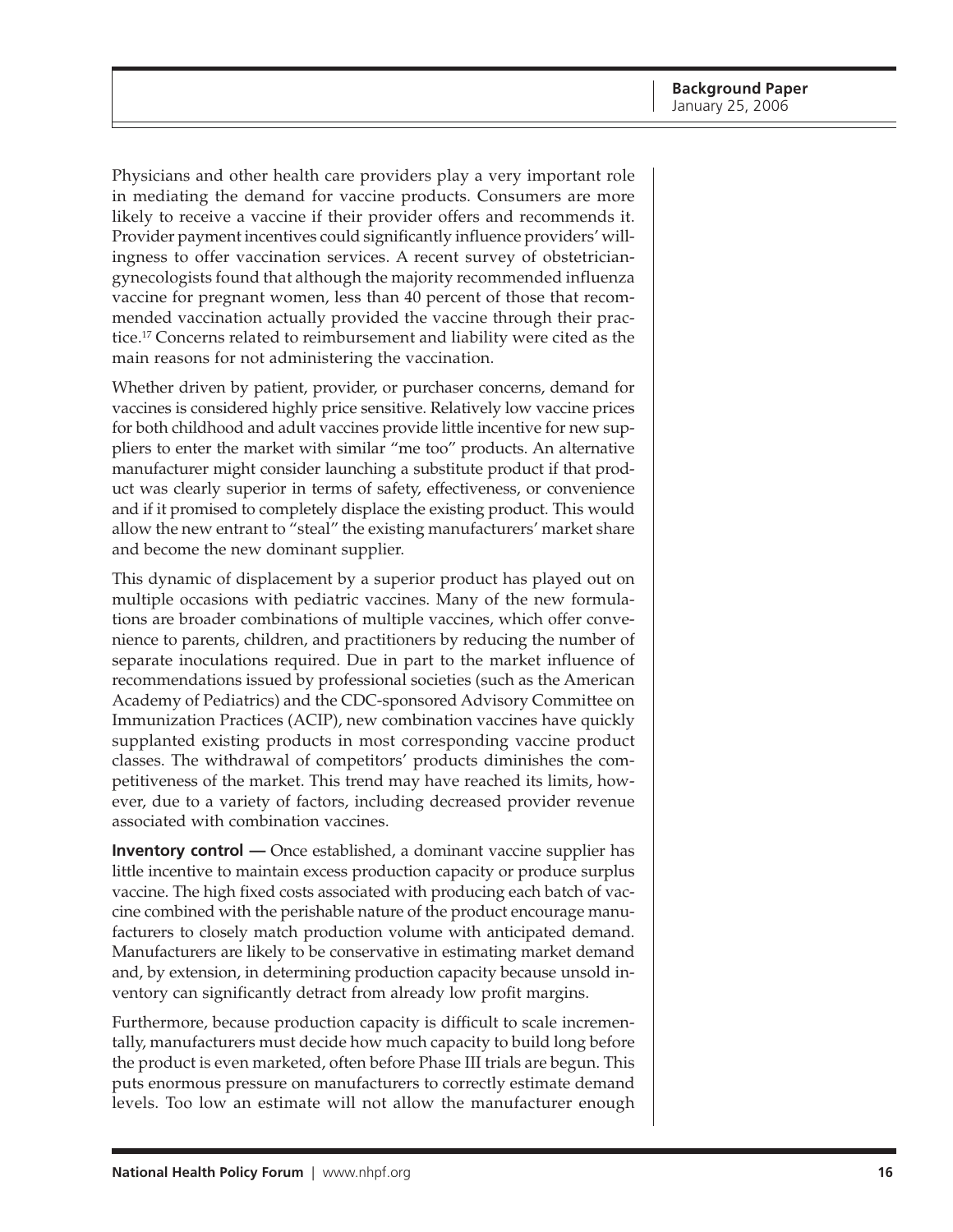<span id="page-16-0"></span>latitude to secure adequate market share, compromising its ability to win in the price competition. Too high an estimate will inflate their cost base and erode profit margins.

This tightly orchestrated match between demand and supply can lead to vaccine shortages when demand unexpectedly exceeds planned production levels, or when problems encountered in the manufacturing process diminish vaccine yield. The cost structure of vaccine production favors concentration in terms of numbers of participating manufacturers, numbers of production facilities operated by those manufacturers, and the numbers of batches run to produce the vaccine product. A single glitch in production can have a huge effect on the total available supply.

Given the complexity and unpredictability of the vaccine production processes, it is difficult to prevent such problems entirely; periodic vaccine shortages are inevitable. The influenza vaccine is particularly vulnerable to supply interruptions. Because the vaccine must be reformulated annually, the production process is less predictable than that for other vaccines, and reserves or stockpiles cannot be established to ease shortages when they occur.

Neither can production capacity be easily altered to accommodate unanticipated increases in demand or to compensate for low yields experienced in prior production cycles. The long time frames inherent in vaccine production, the capital-dependent nature of the production process, and the resources needed to meet regulatory requirements make vaccine production capacity and, consequently, supply inflexible in the short term.

# **Bigger Fish to Fry**

Entering into vaccine markets can be an unappealing business proposition for reasons beyond the "winner(s) take all" dynamic described above. While the interplay between supply costs, market size, and consumer price sensitivity clarify why established vaccine markets are typically served by one or few suppliers, they do not fully account for limited industry interest in developing novel vaccines. Why aren't manufacturers more eager to develop new vaccines with the hopes of cornering the market on these products?

The reasons that vaccine development is often seen as a poor business investment relate in large part to how vaccines compare to pharmaceutical products. Because the major vaccine manufacturers in the United States also produce pharmaceutical products, proposals to invest in new vaccine products often compete with drug development initiatives that appear much more lucrative. In comparison to these potentially high yielding investments, vaccine development does not appear to be an attractive option.

Although investment decisions in the pharmaceutical field are highly complex, such decisions hinge on three key issues: (i) achieving profit margins **Vaccine investments compete with drug development efforts that can appear more lucrative.**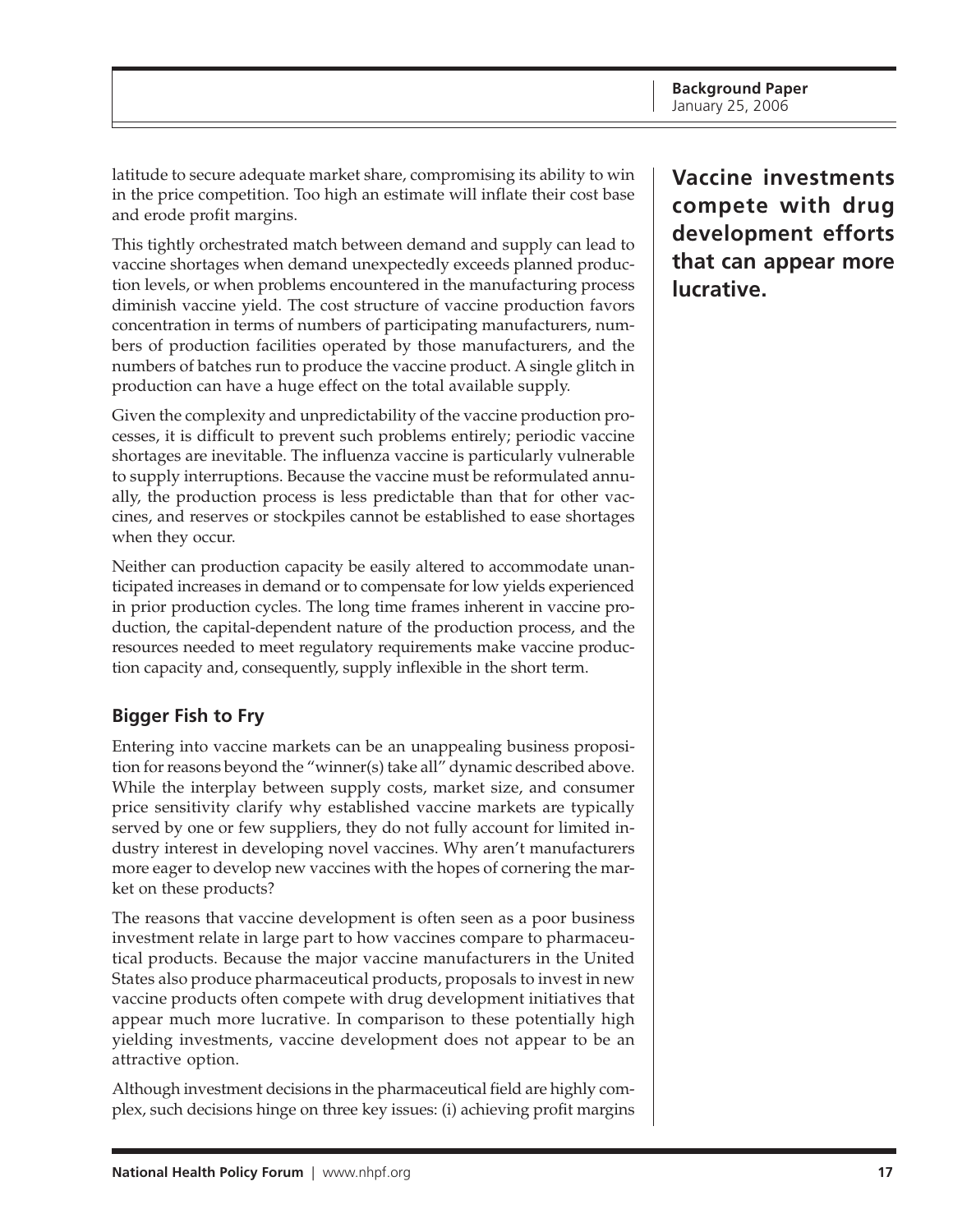in accordance with the external expectations of the financial/investment community, (ii) the ability to generate significant revenue (in other words, finding a market that supports sales through high prices, high volume, or both), and (iii) identifying markets with growth potential.

**Profitability** — Outside expectations factor significantly in the involvement of publicly owned drug companies in the vaccine market. Pharmaceutical companies are obligated to seek high rates of return to satisfy the expectations of their investors. Investments in ancillary businesses such as vaccines can be profitable, but if they do not match the high returns and high growth expectations of major pharmaceutical products, they will be viewed as a drag on a company's overall profitability.

Financial markets expect that publicly owned pharmaceutical firms will only invest in high growth and high profit margin areas. The chair of Wharton's Health Care Systems Department, Mark Pauley, noted that "the rules of thumb" for allocating investments within drug companies "favor the more profitable silos." Benchmarked against drugs, Pauley said, vaccines in general look like low-margin products.<sup>18</sup>

Two other recognized economists in the pharmaceutical field, Henry Grabowski and John Vernon from Duke, have argued that returns on investment in vaccines have historically lagged behind pharmaceuticals because of the large capital investment required for vaccines.19 In calculating return on investment, a product's profitability is considered within the context of the time spent in achieving those returns. Because capital costs are so high and must be accrued so long before revenues are generated, vaccines compare unfavorably relative to pharmaceuticals when considered from the longer term perspective of return on investment.

**Size matters —** The limited market potential for vaccine products, as measured by total revenue, is a key reason why pharmaceutical development proposals are often seen as more appealing relative to vaccines. This market limitation is driven by both volume and price considerations. Two economists recently analyzing the underlying incentives for the development of drug treatments versus vaccines find that drugs appear to be more efficient revenue producers than vaccines.

The economists Michael Kremer of Harvard University and Christopher Snyder of George Washington University developed models and equations to elaborate on the common and intuitive view "that firms prefer treatments to vaccines since a vaccine often cures after a single dose, only allowing one chance to extract revenue from a consumer."20

Kremer and Snyder show that the effect of treating patients after they have contracted a disease changes the value of the product to patients and increases the amount that can be charged per dose compared to vaccines. Because preventative vaccines are used broadly among the population to protect people who will not be exposed to a disease as well as those who are likely to be exposed, there is an innate pressure to hold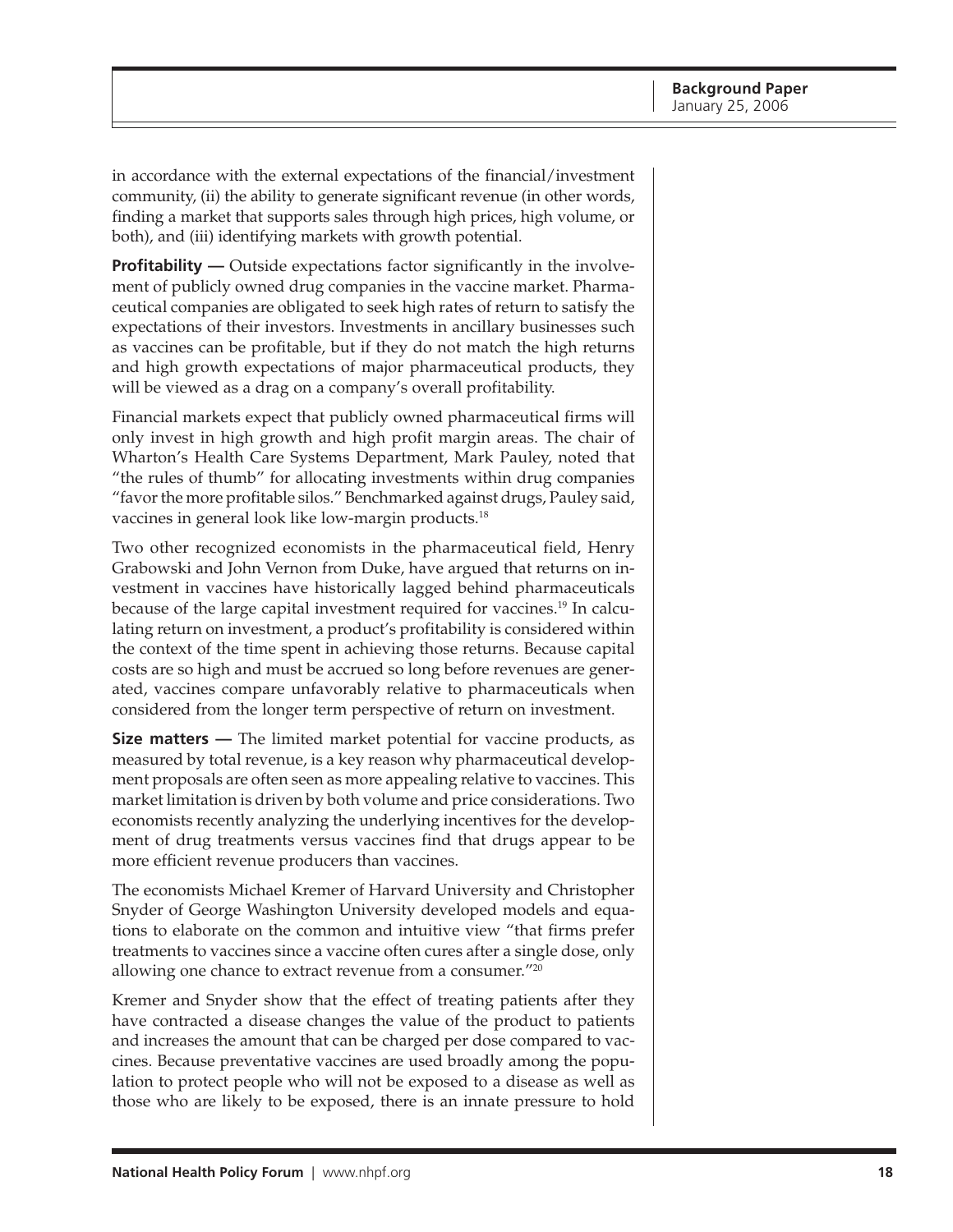down the per-dose price. People who are at low risk, or perceive themselves to be at low risk, of contracting the disease are not likely to value the protection highly.

Treatment products "extract revenue" from a large population "more effectively than vaccines," according to Kremer and Snyder. "Since vaccines are administered before consumers contract the disease, there is no basis on which the firm can discriminate among" people at different levels of risk and no way for the firm to determine which consumers would be more likely to pay a high price for a product. Kremer and Snyder note that drug treatments are given to consumers after they have contracted a disease and thus the value individuals place on the product is clearer.

The economists also note that vaccines can affect long-term commercial return calculations by preventing the transmission of infectious disease. "Drug treatments allow the firm to extract rent from the whole stream of future generations; vaccines end up reducing the prevalence of the disease among future generations, in the extreme eradicating the disease from the population." The combination of these factors make the potential revenues of drugs much greater than vaccines.

**Growth potential —** The very stability of some vaccine markets makes them unattractive to some drug companies. Historically, a prime example has been the pediatric vaccine market. The annual birth cohort in the United States has remained relatively stable for nearly a decade. Vaccination rates are approaching a saturation point (that is, approaching the positive target of nearly full vaccination of all preschool-age children for several diseases). Companies producing preschool vaccines face the prospect of manufacturing the same number of shots or vaccination doses year after year without new growth prospects. Although such a stable market may appear initially attractive, it causes problems in an industry segment that is constantly on the search for growth areas. Some manufacturers have recently begun to pursue new markets to make childhood vaccines more attractive by preparing versions of the product targeting older populations (such as developing a varicella vaccine that targets shingles as well as chickenpox) or adding "booster" dosages targeted toward adolescents.

During the recent debate over the level of incentives necessary to attract manufacturers to bioterrorism countermeasures, one vaccine company executive explained the pharmaceutical industry's preference for long-term growth markets. At an October 27, 2004, NIH-sponsored meeting, Wyeth Executive Vice President George Siber indicated that vaccine stockpiles (even large ones for 200 to 300 million doses for bioterrorism vaccines) were not an attractive commercial proposition for major companies. Investors "want to see growth in the companies [they] invest in and a bioterrorism vaccine released to stockpile followed by a rotation of the stockpile is not a growth proposition." Because of the one-time nature of the government's need in this field, the Wyeth executive stated "I don't believe we will see large industrial firms flocking to make bioterrorism vaccines."<sup>21</sup>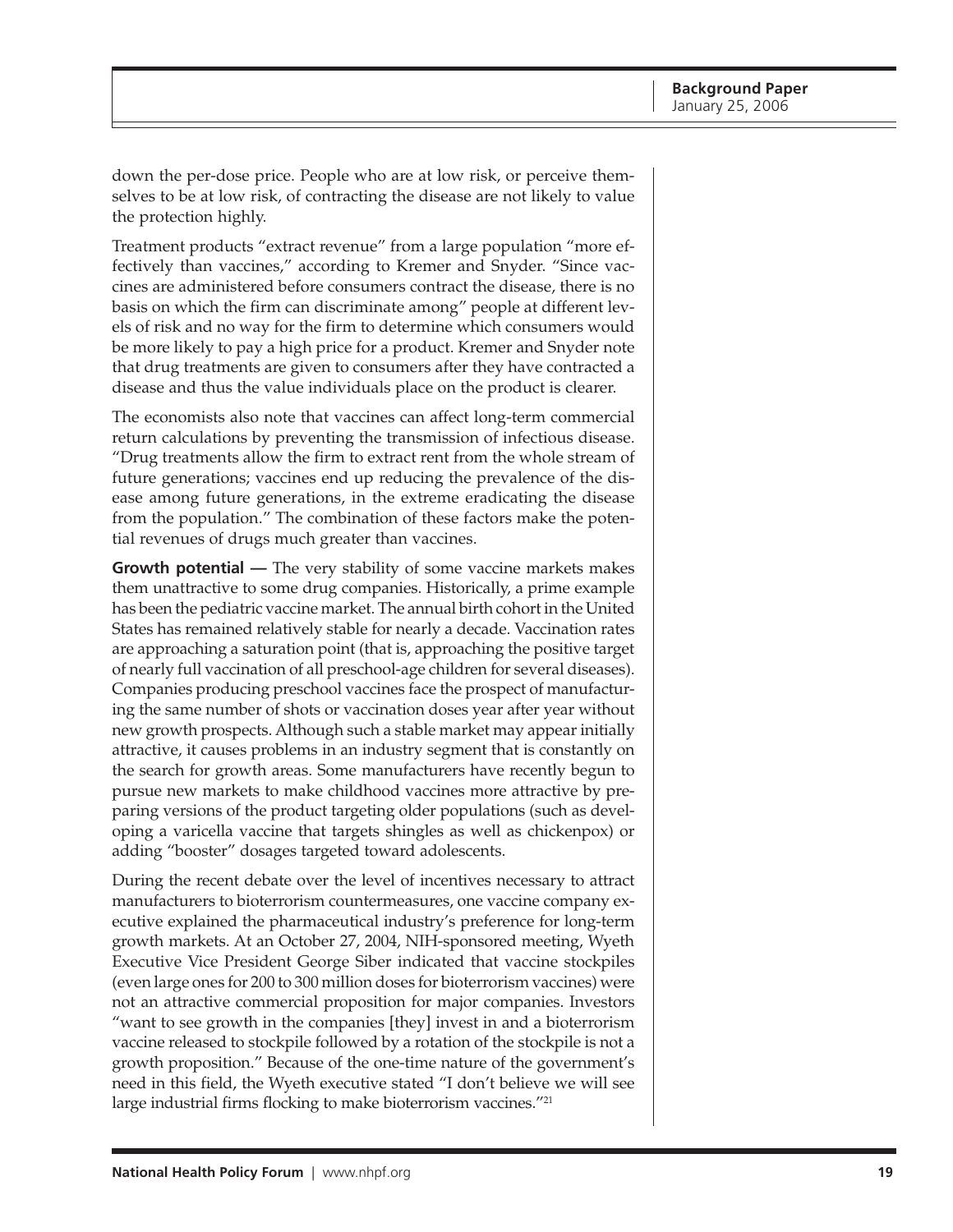<span id="page-19-0"></span>These growth expectations are linked to the way stockholders value firms, influencing the price at which shares in these firms are traded. In publicly traded companies with many shareholders, stock price, rather than profitability, dictates the value of the firm. Although profit margins influence stock price, a growing firm will be more highly valued than an equally profitable firm whose growth appears to be stagnant.

# **Liability: The Straw That Broke the Camel's Back?**

Liability concerns further compromise the business appeal of vaccine production. In addition to the unforgiving nature of the market and the unfavorable financial prospects relative to pharmaceuticals, potential vaccine manufacturers also face the specter of crippling financial payouts related to product liability cases. Despite the cautious risk thresholds used by regulators in approving vaccine products, these products are particularly vulnerable to product liability suits because they are given to healthy people.

Even in cases where the link between a vaccine and adverse health events has not been scientifically established, litigation expenses, negotiated settlements, and liability insurance can significantly add to manufacturers' production costs. In the late 1980s, lawsuits totaling more than \$21 million were filed after a British researcher published a

paper suggesting that the pertussis vaccine caused brain damage in some children. Although this finding did not hold up to scientific inquiry, the costs of defending against liability suits combined with some significant settlements contributed to manufacturers exiting the market and increased product costs.22

The magnitude of liability-related costs cannot be quantified precisely. Some skeptics question the degree to which liability concerns truly influence manufacturers' decisions to enter or remain in vaccine markets given the liability protections now provided under federal law. The National Vaccine Injury Compensation Program (VICP), instituted in 1986, was created to provide an alternative compensation system for individuals injured from receiving a recommended childhood vaccine. Funded through an excise tax on each dose of covered vaccine sold, the VICP has streamlined compensation for persons experiencing adverse events known to be associated with vaccines and has established a scientifically rigorous forum for considering injury causation.

Although it has reduced manufacturers' liability burden, the VICP does not fully resolve liability concerns.<sup>23</sup> Claimants can reject VICP decisions and pursue subsequent legal action through the courts, and acceptance of a VICP award may not preclude claimants from seeking compensation for pain and suffering through the tort system. In addition, VICP does not provide liability protection for all vaccines licensed for sale in the

**Some question the degree to which liability concerns influence manufacturers' decisions to enter or exit the market.**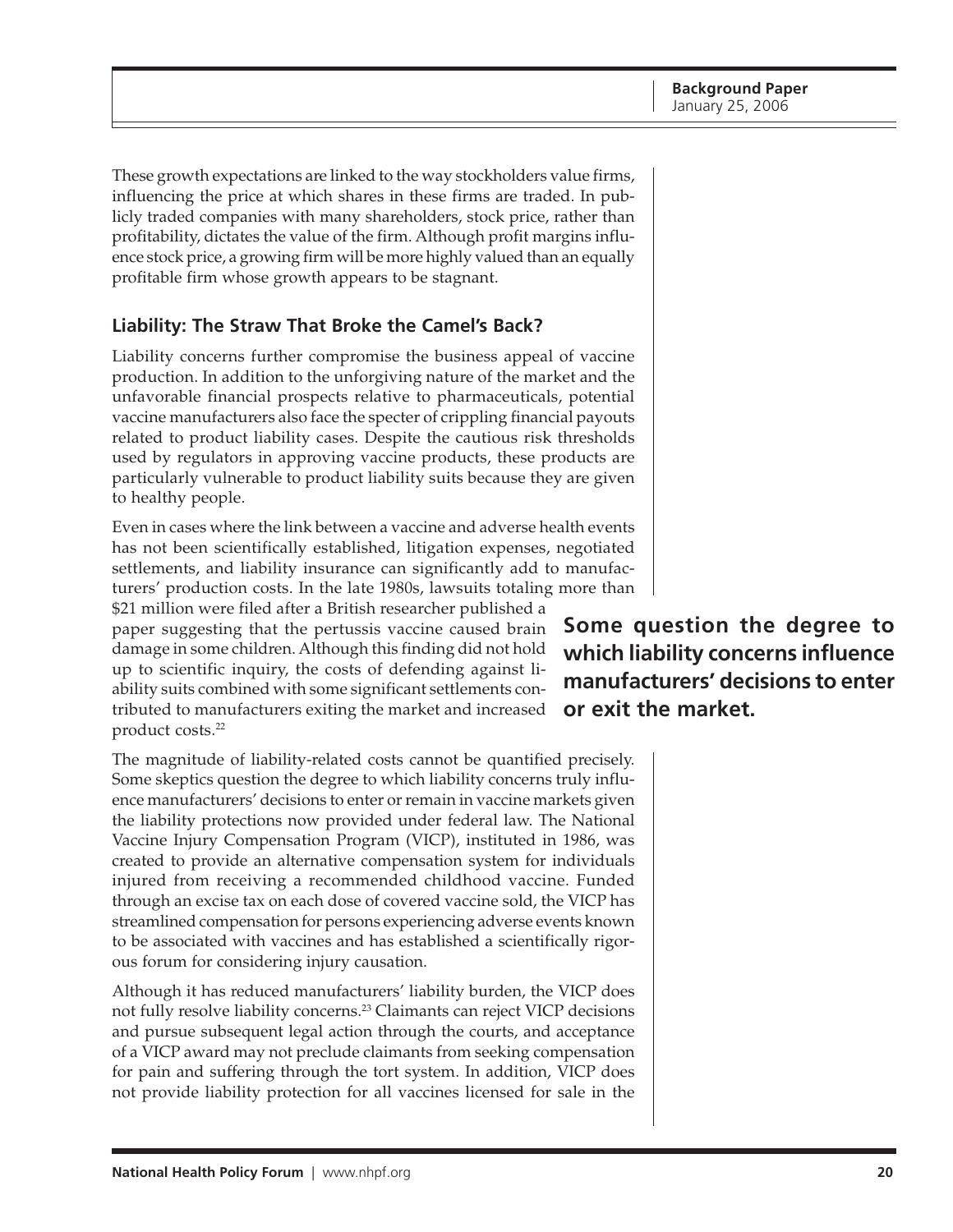<span id="page-20-0"></span>United States. The VICP program is generally limited to vaccines routinely given to children, although some vaccines included in the program are also marketed to adults, such as the influenza vaccine.

Liability concerns reportedly played a role in GlaxoSmithKline's decision to withdraw the Lyme disease vaccine from the market.<sup>24</sup> This product was not covered by VICP, and the manufacturer spent millions of dollars defending its product against claims that the vaccine caused chronic arthritis, muscle pain, and other chronic conditions, despite the lack of sound evidence to prove these assertions. These liability concerns, combined with limited market potential, led to the product's complete withdrawal.

# **POLICY INTERVENTIONS**

The economic dynamics of vaccine markets and the financial calculus of vaccine manufacturers are both efficient and rational, but the existing vaccine enterprise fails to meet a range of public health objectives. Vaccine shortages threaten the health of children and adults, cause significant disruption to the operations of health care providers, and undermine public confidence in the benefits of vaccines. Vaccine products that could offer important disease protection to targeted populations have been withdrawn from the market and are no longer available. Inadequate investment in research and development has likely delayed the availability of new vaccines that could prevent death and disability.

Policy proposals to stimulate the vaccine market to correct these problems can be divided into "push" and "pull" strategies. Push strategies seek to address the supply-side issues that vex the market by lightening the burden of production costs. Pull strategies strive to improve demandside conditions by "sweetening the pot" through increased demand volume or enhanced product prices.

### **Push Proposals**

Push mechanisms have been viewed as relatively weak drivers of the vaccine market.<sup>25</sup> However, it is unclear whether this finding reflects inadequate investment in push policies or an inherent failing of supplyside interventions in the vaccine context. These types of policies do require the government to intervene more directly in developing vaccine candidates and supporting manufacturer production efforts. Push strategies typically require financial investment early in product development without any guarantee that a useable vaccine will result, shifting risk from the private sector to the public sector. These issues may reduce policymakers' enthusiasm for push proposals.

From the manufacturers' perspective, push strategies improve the financial prospects of vaccine development and production but do little to guarantee the sales volume or purchase price that dictate profitability,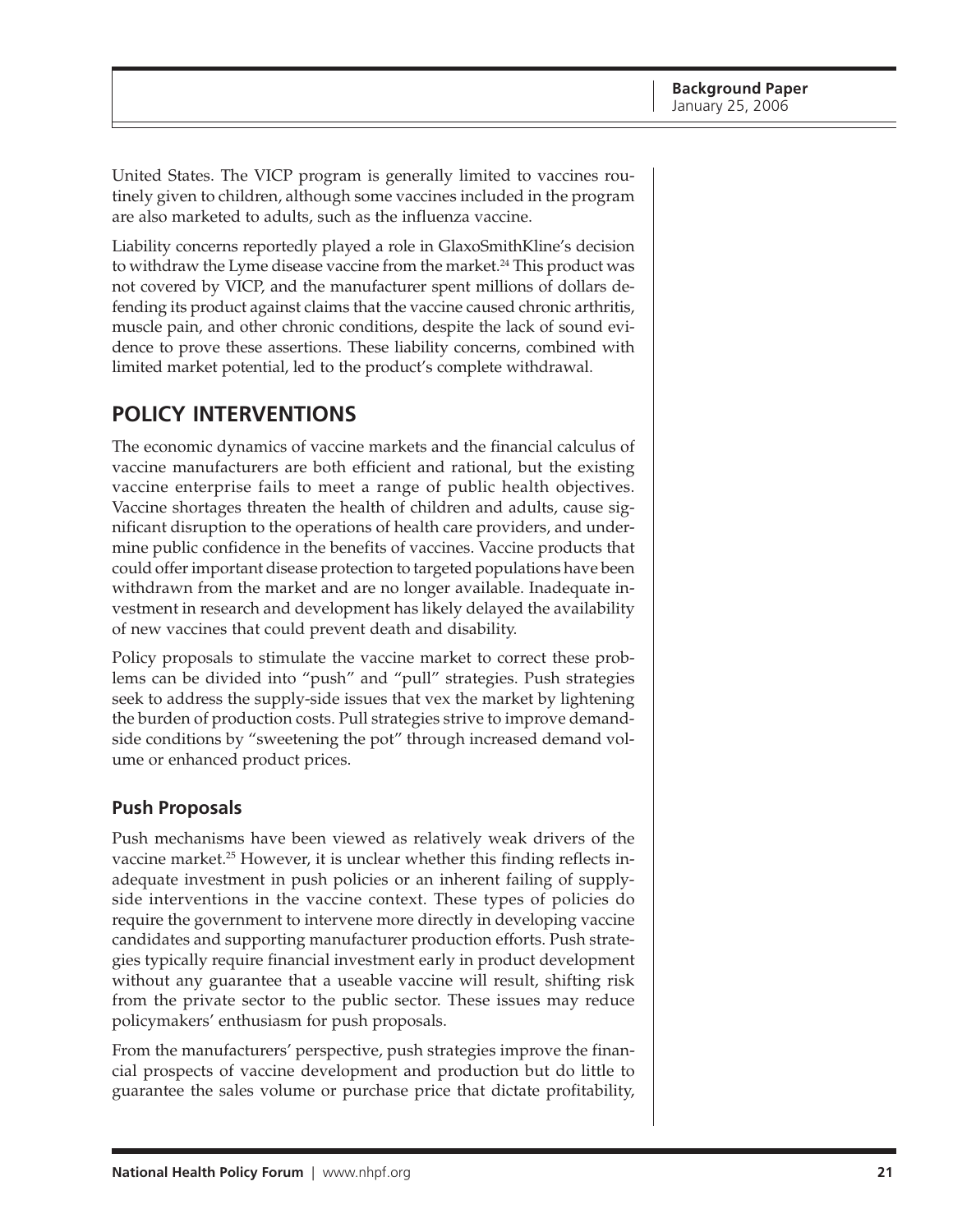<span id="page-21-0"></span>revenues, and growth potential. Despite these drawbacks, a number of push proposals have been pursued or proposed to enhance the stability of the vaccine market.

**Research and development subsidies —** Public funding of vaccine discovery and early development efforts can significantly reduce manufacturers' upfront financial outlays and favorably alter return on investment calculations. The NIH sponsors approximately one-third of all vaccine-related research.26 The mechanisms used to distribute these NIH funds vary widely. In some cases funding is directed toward specific manufacturers who typically secure the funds through competitive applications. In other cases the research and development work is conducted by academic institutions and supported through government grants. Some research is done directly by government agencies or secured through contractual mechanisms. The results of such governmentfunded research are generally in the public domain for private sector entities to capitalize on as they see fit. Other models offer tax credits to companies that engage in specific types of research.

The first BioShield Act of 2004 conferred more authority and leadership in the vaccine development effort on the National Institutes of Allergy and Infections Diseases (NIAID). The law increased the federal share of bioterrorism projects handled by NIAID and allowed the institute to confer grants to modernize biomedical

capacity. NIAID has moved to the forefront of the federal government's research and development efforts in the vaccine area. NIAID has the fastest growing budget among the NIH institutes. NIAID has taken the lead in the direction of vaccine research on HIV and is involved in the planning for pandemic vaccines. The institute is on track to spend nearly onequarter of its total budget on vaccine development: \$1.4 billion out of a total of \$4.5 billion.<sup>27</sup>

Among the range of vaccine projects in the NIAID purview are projects on the next generation anthrax vaccine (called rPA), testing on several new smallpox vaccines to lessen the side effects of those vaccinations, a human trial on an Ebola virus vaccine, continued work on AIDS vaccines, and numerous flu vaccine projects.<sup>28</sup> At the end of March 2005, NIAID selected three sites to enroll 450 healthy volunteers for a Phase I (safety) trial of Sanofi Pasteur's H5N1 avian flu vaccine.

Federally sponsored research and development has generally focused on basic research and vaccine discovery, but in some cases has extended to larger, clinical trials of vaccine candidates. NIAID recently completed construction of a Vaccine Pilot Plant in Fredrick, Maryland, that will manufacture selected candidate vaccines for the early phases of clinical trials. Some observers have argued that NIAID should focus less on the development of specific vaccines and more on finding solutions to the regulatory challenges that hinder vaccine production. For example, the lack of

# **NIAID spends nearly onequarter of its total budget on vaccine development.**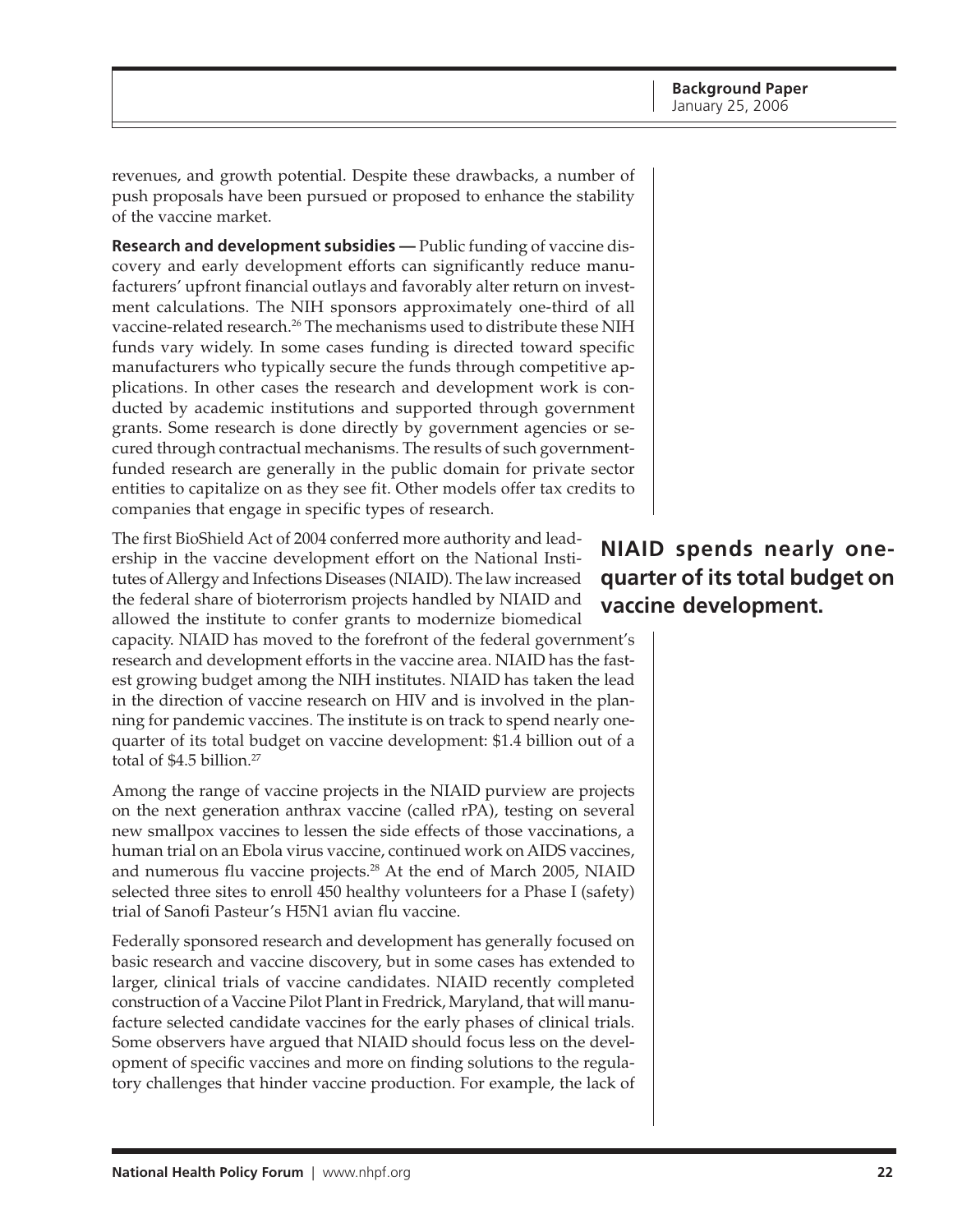analytic technologies to characterize the end product of vaccine production necessitates costly, cumbersome, process-intensive quality assurance activities. The development of advanced analytic techniques for vaccine characterization and potency determination could significantly streamline vaccine approval and production.<sup>29</sup>

Senate bill 1873, introduced in the 109th Congress, would create the establishment of a Biomedical Advanced Research and Development Agency (BARDA) to coordinate and support the development of biodefense and pandemic influenza countermeasures, including vaccines. Some believe that the creation of such a dedicated agency is needed to mediate priorities across agencies in the Department of Health and Human Services (DHHS), as well as to create an infrastructure for more directed funding of biodefense countermeasure priorities. Concerns have been raised that NIH's traditional grant-funding mechanisms do not provide the framework needed for a "hands-on" government role in moving relevant research and development forward. Others have questioned the Freedom of Information Act exemptions that S.1873 would extend to BARDA and worry that such exemptions could hinder the open access to information that promotes good science.

**Regulatory clarification and harmonization —** In some ways the impact of governmental support for research and development is counterbalanced by stringent FDA regulatory requirements regarding product approval and manufacturing practices. The requirements promulgated by FDA have often been by cited by industry representatives as a significant, and correctable, cost driver for vaccine production. Though the need for strict regulatory oversight is widely acknowledged, some observers have noted that more transparent, consistent implementation of regulatory authority could decrease production costs. Proposals to allow accelerated approval for products with high societal benefits have also been made. Such proposals would allow deemed products to utilize surrogate endpoints, such as antibody levels, in the place of clinical outcomes to demonstrate product efficacy.30 Regulatory reform has also been proposed to reduce discrepancies between FDA requirements and those of foreign regulators. For example, the FDA does not allow the transfer of results from clinical trials conducted overseas to the United States if the trials have not been monitored by FDA. In contrast, FDA-monitored trials are transferable to most European countries. Improved regulatory harmonization could facilitate global distribution of a given product, allowing the high fixed costs of vaccine development to be spread most widely.

**Production subsidies —** Government funding to support production costs is less common than subsidization of vaccine discovery and development. However, several proposals have been suggested to create incentives for ongoing participation in vaccine markets. Some of these proposed production subsidies are specifically targeted at encouraging manufacturers to invest in excess or idle capacity that could be leveraged in emergency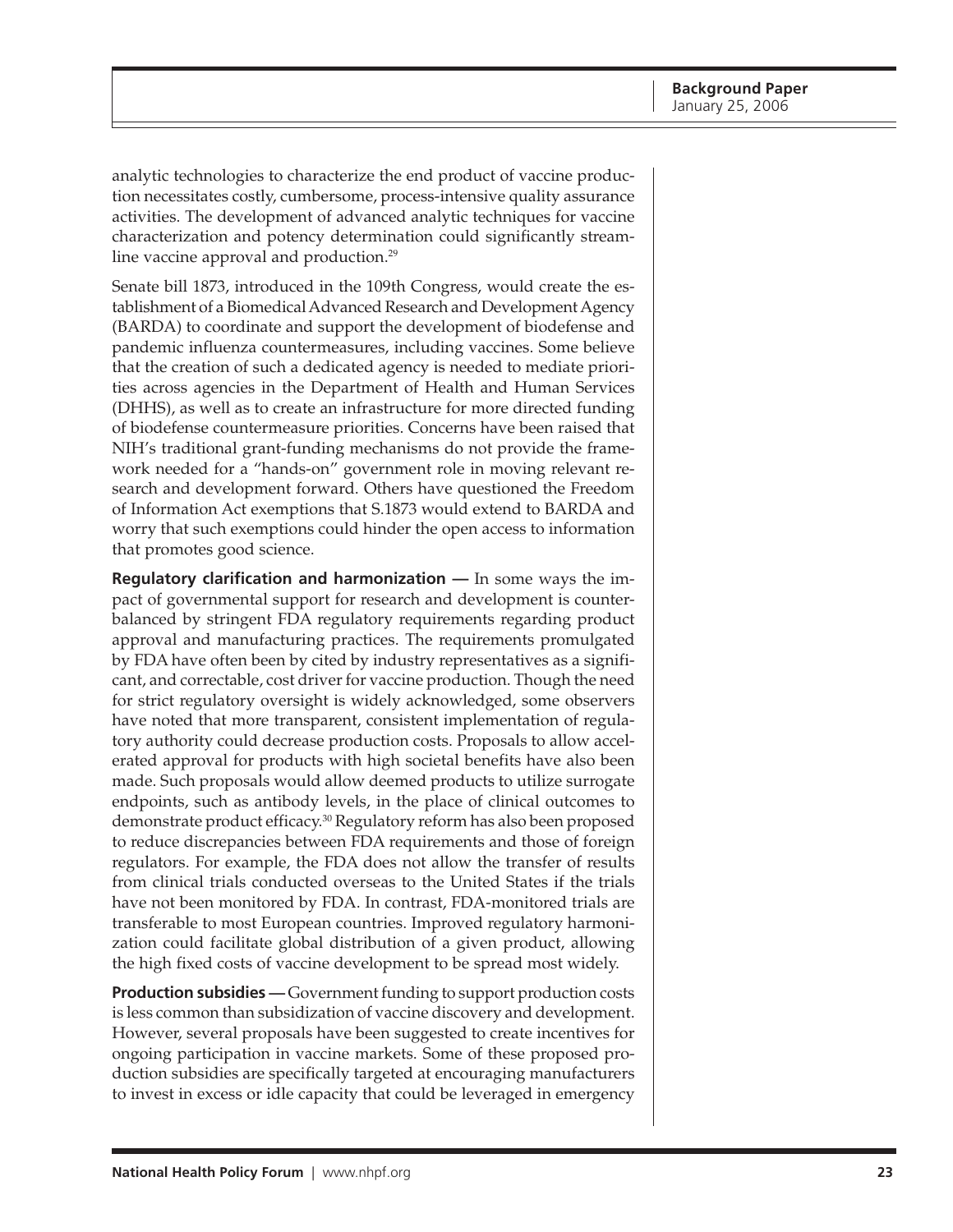situations when supply shortages occur. Other proposals are focused on stimulating investment in new production technologies. For example, one suggestion discussed in vaccine policy meetings and on Capitol Hill calls for tax incentives such as accelerated depreciation for upgrade investments. Tax incentives have been incorporated into two recent bills designed to stimulate development of biodefense products.<sup>31</sup>

Upgrade incentives could make corporate decisions to continue funding improvements easier, but for suppliers with overseas production facilities, such incentives may not have any value. Specifically, tax incentives for upgrades are not likely to have affected the 2004 flu vaccine shortage situa-

tion. Chiron's loss of about 50 million units of flu vaccine stemmed from quality problems at a vaccine production facility located in Liverpool, UK. Whether U.S. tax credits would have extended to foreign sources of supply is questionable. Even without specific tax credit incentives, Chiron invested more than \$70 million from 1999 to 2004 in the bulk ingredient and filling operations at Liverpool and was planning an additional \$100 million investment in increased capacity and quality controls.<sup>32</sup>

**Government production** — At the extreme of production subsidies is fully funded government production of a vaccine. Under this model, the full cost of vaccine production would be sponsored with public funds either in a government-owned and -operated facility (sometimes referred to as GoGo) or in a government-owned facility with a private entity managing operations through a contractual agreement (sometimes referred to as GoCo). This strategy has typically been proposed for vaccines that have very limited market appeal. However, full government sponsorship of vaccine production, even for a narrow subset of vaccines, has historically had limited political support. This reluctance stems from concerns related to the government's ability to operate efficiently and innovate, along with a general aversion to assuming functions that could be carried out by the private sector. Michigan and Massachusetts have sponsored vaccine production for DTP and Td (tetanus and diphtheria). These government-owned manufacturers struggled to meet the development costs for new products; Michigan eliminated and Massachusetts scaled back vaccine production activities.

**Liability protections —** There are three basic models of liability protection that appear relevant to the vaccine discussion. Compensation programs established for required general use vaccines, such as the VICP, offer one approach. A compensation plan essentially deflects litigation from the courts; it requires a specific set-aside of funds to pay claims that are adjudicated through administrative mechanisms. Such programs do not necessarily shelter manufacturers from suits; the tort system remains a fallback option for claimants. Compensation programs can lessen the cost burden of litigation by weeding out the majority of cases, can spread award-related costs across time, and may shift some liability to

# **Full government sponsorship of vaccine production has had limited political support.**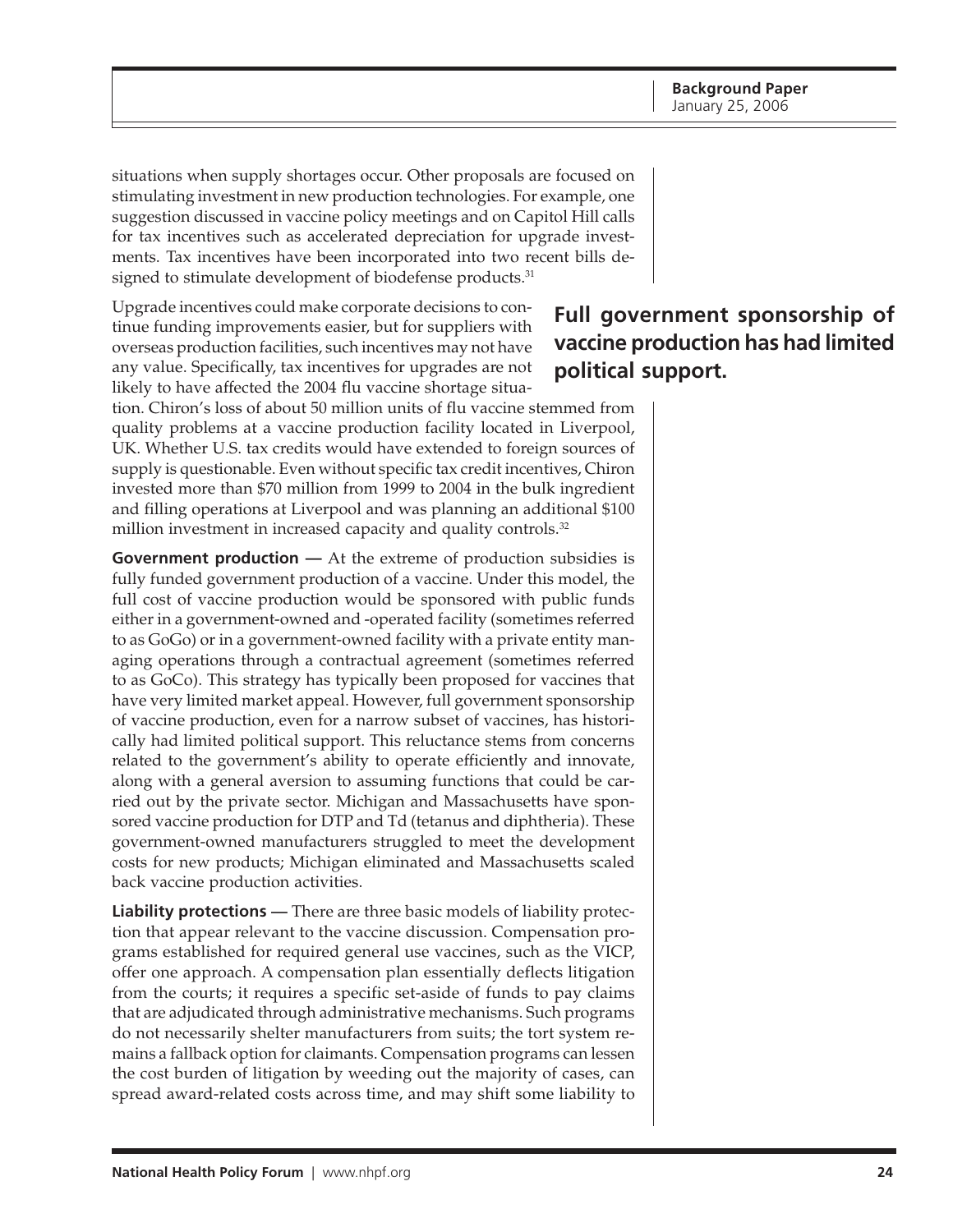purchasers through an excise tax mechanism. Such programs may also impose more rigorous scientific scrutiny in settling claims, which may influence award levels. Even if the claimant pursues subsequent legal action, the scientific evidence compiled through the administrative process can be brought to bear in tort proceedings.

Tort reform approaches have also been used to protect manufacturers of products that are required for general use by the population or a segment of the population. These policy proposals seek to indemnify the manufacturer against liability risk, but typically include exceptions for cases of willful misconduct. This form of tort reform was embodied in the Swine Flu program in 1976, was applied to smallpox countermeasures under Section 304 of the 2002 Homeland Security Act (P.L 107- 296), and more recently was extended to pandemic influenza vaccines and countermeasures in fiscal year 2006 DoD appropriations. These types of liability protections effectively transfer liability from vaccine manufacturers and administrators to the federal government.<sup>33</sup>

A related form of liability protection also embodied in the Homeland Security Act is a government contractor's defense under the Federal Tort Claims Act. This approach appears in Section 863 of the Homeland Security Act to cover antiterror technologies used in response to an attack. Statutory language can extend Federal Tort Claims Act protections to private sector individuals or organizations acting on behalf of the government. Because vaccines are often used as a prophylactic, this provision of the Homeland Security Act may require revision to be appropriate for bioterrorism preparedness vaccines.

### **Pull Proposals**

Pull strategies are perhaps more common than push strategies, but they too are not without controversy. Pull proposals are inherently an attempt to manipulate demand. In theory, government intervention serves to augment demand, creating a more attractive market for potential investors. Government subsidies for vaccine purchases are perhaps the most common, and the most hotly debated, type of pull mechanism.

Government purchase of vaccine products as attempts to enhance the market appeal of vaccines can be a double-edged sword. Government purchase commitments can significantly increase the level and predictability of demand for a vaccine product. But many observers believe that these increases in sales volume are undercut by the lower prices demanded by government purchasers. The recent product launches in the childhood vaccine market suggest, however, that under certain conditions, the power of government purchasers to negotiate price can be limited enough to provide a net market incentive, as with the Vaccines for Children Program (VFC) (see sidebar, next page). Absent explicit, statutory price caps, government purchase may serve as a positive stimulus to vaccine development and production.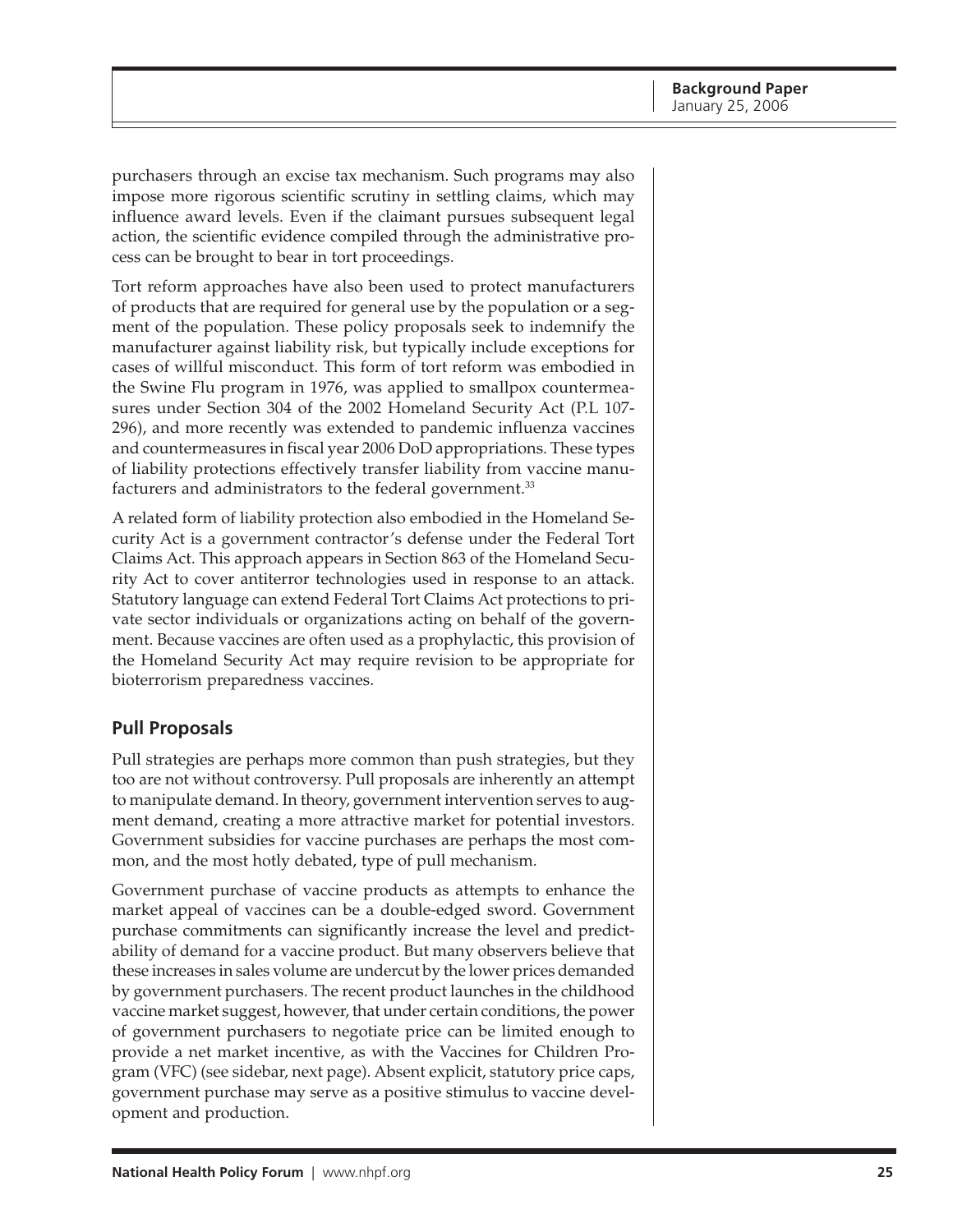Because of concerns regarding pricing distortions, new proposals to expand government purchase commitments have generally been designed as supplements to the private vaccine market. Where significant commercial markets exist, alternative pull proposals that boost demand levels, while leaving price negotiations to decentralized private purchasers, may be more appealing to manufacturers. The following reviews some of the pull strategies currently used, or proposed, to improve vaccine market dynamics.

**Stockpiles** *—* Stockpiles are, put simply, an artificial enhancement to current market demand levels in anticipation of periods when supply will be insufficient to meet demand. For example, stockpiles of smallpox vaccine provide a safeguard should smallpox be used as a bioterrorism agent. Such forward-thinking planning is driven by concerns related to the likelihood of future disruptions in vaccine production or expectations that the threat of a given infectious disease will increase significantly at some point in the future. Government funding of vendor-managed stockpiles of childhood vaccines ensure that some excess vaccine supply is always available to buffer supply problems when they occur.

The volume and pricing of stockpile purchases differ significantly for products that are presently sold in private markets compared to products that have no current commercial value (that is, where the government

**Continued**, page 28 ➤

### **A Government Success Story?**

Major new vaccines are entering the market as significant commercial and public health successes. Prevnar, Wyeth's childhood pneumococcal conjugate vaccine, is a particularly eye-catching example. Approximately 65 million units of the product were distributed in the first four and one-half years of use in the United States. Rates for Prevnar vaccination\* reached 68.1 percent in 2003, the product's third year of availability in the U.S. market.†

This fast uptake for a product with the relatively limited target population—children under 4 years of age—was achieved despite almost three years of supply shortages and a steep introductory price of \$58.00 per unit at full list price. The shortage periods (August 2001 to May 2003 and February to August 2004), in fact, were probably caused in part by stresses experienced by Wyeth while trying to keep up with higher-than-anticipated demand. The high price associated with the pneumococcal conjugate vaccine has attracted the attention of competitors as well.

GlaxoSmithKline has indicated that it plans to launch an pneumoccocal vaccine within the next five years,‡ a dramatic departure from the traditional vaccine market dynamic.

Vaccinating young children with Prevnar is creating rapid spillover benefits to other segments of the population. Within three years of introduction, studies appeared indicating a "herd immunity" benefit from the pediatric use of Prevnar. "Herd immunity" is the phrase used by public health officials and the vaccine community to describe the protection provided to

**Success Story** / continued ➤

*<sup>\*</sup> For three of the recommended four shots.*

*<sup>† &</sup>quot;Prevnar - first blockbuster vaccine of the millennium," Phacilitate; accessed September 2004 at www.phacilitate.co.uk/ pages/phaciliate/article\_prevnar\_reilly.html.*

*<sup>‡</sup> GlaxoSmithKline, "GlaxoSmithKline reviews pipeline of novel vaccines with the potential to dramatically improve global health," press release, June 30, 2005; available at www.gsk.com/ ControllerServlet?appId=4&pageId=402&newsid=601.*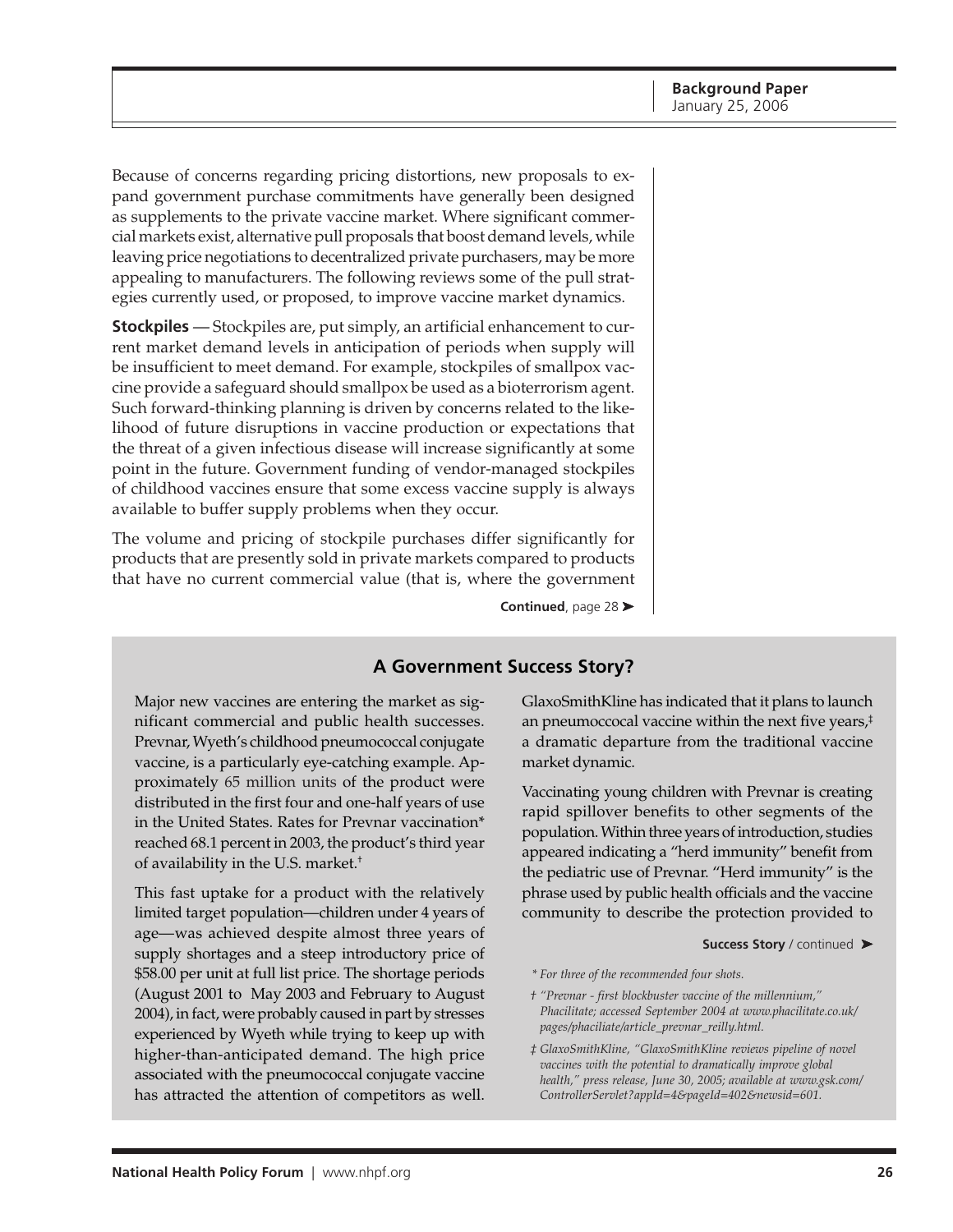#### **Success Story** / continued

large segments of a community by the immunization of parts of the population.

Although the public health benefits of Prevnar are now clear, the product's price nearly doubled the cost of vaccinating a child in the United States. The rapid uptake of the product, despite the relatively high price, can be traced in part to the Vaccine for Children Program. VFC was not conceived as a stimulus to the industry; it was designed to help pay for vaccinations (for the product itself and for the delivery of vaccine) to disadvantaged children. In fact, the VFC program was not warmly received by the vaccine industry when it was debated on Capitol Hill.

The industry was concerned that the program would consolidate too much of the market under the federal government and would lead to stultifying price controls. As part of the eventual political compromise that won enactment, VFC vaccines were limited to uninsured children, children on Medicaid, American Indians/Alaska Natives, and underinsured children who would receive vaccinations at federally qualified health centers.§ Price controls established at the program's inception did not apply to new vaccines developed after enactment.

The impact of VFC on the purchase of childhood vaccines has been significant. Since the VFC program's inception in 1994, the share of government (federal, state, and local) purchase of childhood vaccines has risen from 35 percent of all purchases to 57 percent. In 2002, VFC purchases alone accounted for 41 percent of childhood vaccine purchases. The other 16 percent of purchases controlled by the government comes from grants from Section 317 of the Public Health Service Act (11 percent) and state and local programs (5 percent). The size of VFC vaccine expenditures has increased sharply from \$500,000 in 1994, the first year, to \$1.2 billion in fiscal 2004.\*\*

Prevnar is just one example in a growing list of new vaccines targeting the pediatric market. The continued effort and interest by major vaccine

companies to launch new pediatric products appears to be a clear sign that the incentive of a broad, subsidized market in pediatric vaccines is working. That success comes with one important proviso: the companies are expending the most effort on products for which they do not face price restrictions. The VFC program is unusual in that a scientific advisory committee, the Centers for Disease Control's Advisory Committee on Immunization Practices (ACIP), makes a recommendation that leads directly to coverage for the vaccine as a benefit entitlement.†† Cost considerations are secondary to health benefits in the ACIP's process. ACIP recommendations effectively create a "must-buy" position for VFC purchasers, constraining their negotiating power.

It is not clear whether this combination of a public health review and near automatic government payment can be sustainable for a long period of time or transferable to other vaccine markets. In addition to adding to federal budgetary pressures, the ability of vaccine firms to price aggressively for new pediatric products also puts pressure on nonfederal purchasers, including state purchasers and private practitioners. In 2003, the per-dose cost of Prevnar for the private pay market was \$58.75, with the federal government negotiating a preferential price of \$45.99.

The twin incentives of the VFC market enhancement and the protections from the National Vaccine Injury Compensation Program have acted to make

**Success Story** / continued ➤

*§ Institute of Medicine,* Financing Vaccines in the 21st Century*, 82.*

- *¶ A. R. Hinman, W. A. Orenstein, and L. Rodewald, "Financing Immunization in the United States," Clinical Infectious Diseases, (May 15, 2004): 1440–1446.*
- *\*\* Linda Demkovich, "Vaccines for Children: Investment in Immunizations Yields Big Dividends," National Conference of State Legislatures, 2005, available at www.ncsl.org/programs/health/vaccines.htm; Stephen Cochi, "National Immunization Program Report," presentation to Advisory Committee on Immunization Practices meeting, Atlanta, Georgia, February 25, 2004, available at www.cdc.gov/nip/ACIP/minutes/acip-min-feb04.pdf.*
- *†† Hinman, Orenstein, and Rodewald, "Financing Immunization," 1442.*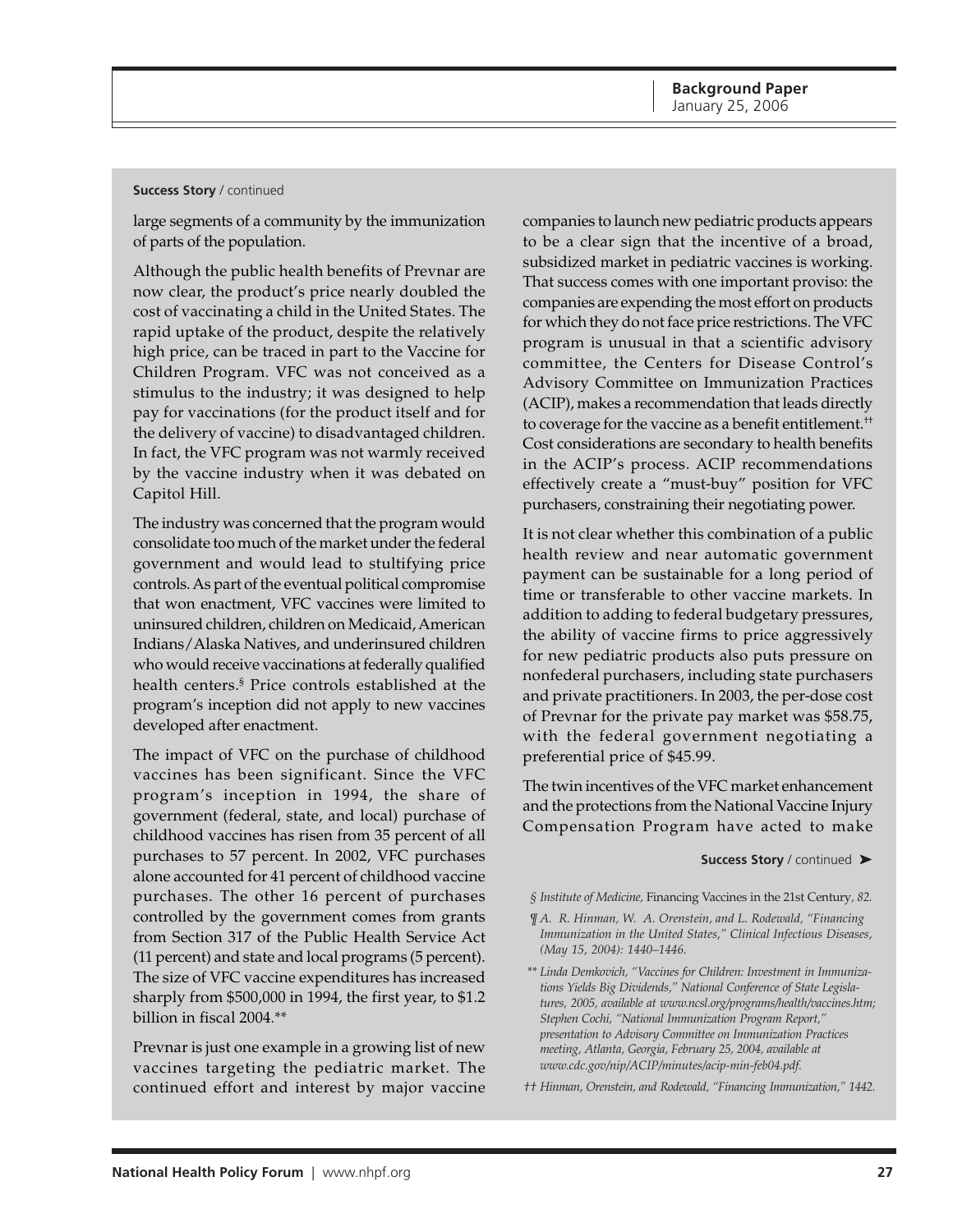#### **Success Story** / continued

childhood vaccines very attractive to vaccine companies. Manufacturers are pursuing products for diseases with relatively low prevalence levels and are still securing relatively high prices for the new products. In the vaccine field, one measure of value assessment

| Vaccine                | <b>Benefit-Cost</b><br>Ratio |
|------------------------|------------------------------|
| Measles/Mumps/Rubella  | 23:1                         |
| Varicella              | 5:1                          |
| Hepatitis A            | 2.1                          |
| Pneumococcal conjugate | 1.1                          |

is the benefit-cost ratio. A high ratio indicates a high benefit in reduced disease for a relatively low cost. Inversely, a low benefit-cost ratio indicates that it takes higher expenditures on a vaccine to generate the benefits.

One assessment of pediatric vaccines in 2001 indicated that ratios for three new vaccines were well below older ones. Three recent benefit-cost calculations for varicella vaccine estimate a benefitcost ratio of approximately 5:1; Hepatitis A has a benefit-cost ratio of 2:1; and two calculations for pneumococcal conjugate show ratios near 1:1. By comparison, a separate benefit-cost analysis of the older MMR vaccine come in at over 23:1. The evolution of vaccine development from diseases with historically high prevalence to diseases with lower rates of occurrence or less severity is a point of concern to some public health officials. The new vaccines are expensive and add substantially to the

overall cost of the standard schedule of vaccinations while arguably conferring fewer benefits (see chart).

At a National Vaccine Advisory Committee meeting in June 2004, a spokesman for the Institute of Medicine's Committee on Evaluation

of Vaccine Purchase Financing in the United States noted that there are growing concerns about the long-term budget effect of broad government coverage and recommendations for use of new pediatric vaccines without a careful, systematic review of product cost. Mark Pauly, a committee member from the Wharton health systems faculty, noted that "economists worry about unchecked behavior, of a recommendation for a relatively small benefit if someone else is paying the cost."<sup>#</sup> To address that fundamental concern, the IoM committee in its 2003 report "Financing Vaccines in the 21st Century" urged the government's decisionmaking body for recommending vaccine use (currently ACIP) to "consider both benefits and costs" when making general use recommendations. ■

*‡‡ Mark Pauly, presentation to a meeting co-sponsored by the National Vaccine Program Office and the National Vaccine Advisory Committee, Washington, DC, June 28–29, 2004.*

#### ➤ **Continued** from page 26

represents the only buyer for the product). In the former case, such stockpiles are clearly a tool used to smooth temporary misalignment between supply and demand). The stockpile can be relatively small and pricing marginal. Stock can be rotated into circulation as expiration dates near. In cases where the product has no commercial value, stockpiles must be large enough to fully support future demand expectation, prices must be attractive enough to encourage vaccine production independent of other buyers, and the costs of stockpile replenishment cannot be offset by the sale of rotated product.

**Advance purchase agreements** — Government guarantees to purchase a specified volume of vaccine at a specified price can encourage manufacturers to expand production capacity or stimulate investment in new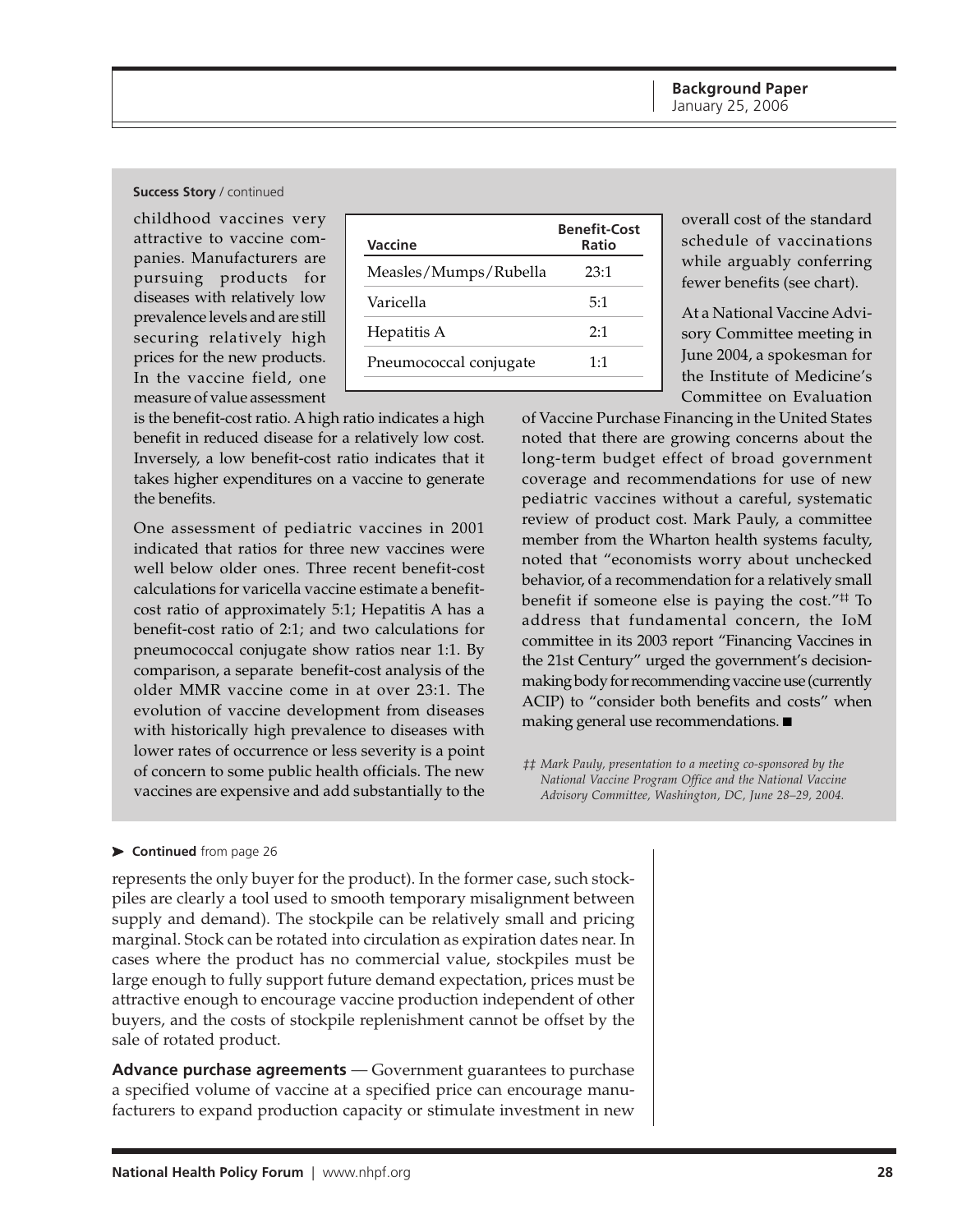vaccine development. Again, such agreements are most attractive to industry if they do not erode or jeopardize sales in the more lucrative private market. Government guarantees to purchase unused influenza vaccine inventory have encouraged manufacturers to ramp up production capacity, despite yearly fluctuations in consumer demand. Similarly, advance purchase agreements have been proposed to encourage development of vaccines directed against diseases that are prevalent primarily in developing countries. Public and philanthropic commitments to purchase these vaccines assure the manufacturer of a paying buyer. Absent these commitments, the need for the product would still exist but the economically supported demand would not.

**Coverage through public insurance programs** — Coverage of vaccine products through public insurance programs clearly increases the demand for these products. While childhood vaccines are both covered and purchased centrally for Medicaid through the Vaccines for Children program, coverage decisions related to adult vaccines are left to the discretion of individual states, which can negotiate purchase prices.

In contrast, purchase prices for Medicare-covered vaccines are negotiated by health care providers in a decentralized fashion (although coverage decisions are made at the national level through legislative action). The Government Accountability Office has estimated that as much as 85 percent of annual purchases

of influenza vaccine occur in the private sector. $34$  Although government involvement in vaccine purchase (either directly or indirectly) may influence prices, coverage through public insurance programs clearly increases demand levels and can make vaccine markets more appealing.

The National Vaccine Advisory Committee has called for broader public sponsorship of vaccines for uninsured adults in response to the Institute of Medicine's (IOM's) 2003 review of vaccine financing. In a summary of key recommendations for vaccine funding issued by NVAC in early October 2004, an NVAC workgroup urged "expanded discussion about need, desirability, and feasibility" of a Vaccines for Adults program "to ensure that adults have access to vaccines, regardless of whether they have insurance."<sup>35</sup> This proposal would represent a major expansion of health entitlement benefits and could be extended to the large, undervaccinated population between 19 and 65 years of age. Such an expansion could create a market stimulus parallel to that demonstrated by the VFC program.

**Universal coverage through federal purchase — Public funding of vac**cines could be extended beyond existing public insurance programs (or even beyond the incremental addition of more people to these programs through new eligibility criteria), to include the entire U.S. population. Such a strategy would likely be very controversial for vaccines currently sold in private markets, in light of the potential impact such consolidation of purchasing power might have on product pricing. However, in circumstances where private markets might be seen as infeasible—for

# **Some proposals have called for broader public sponsorship of vaccines for uninsured adults.**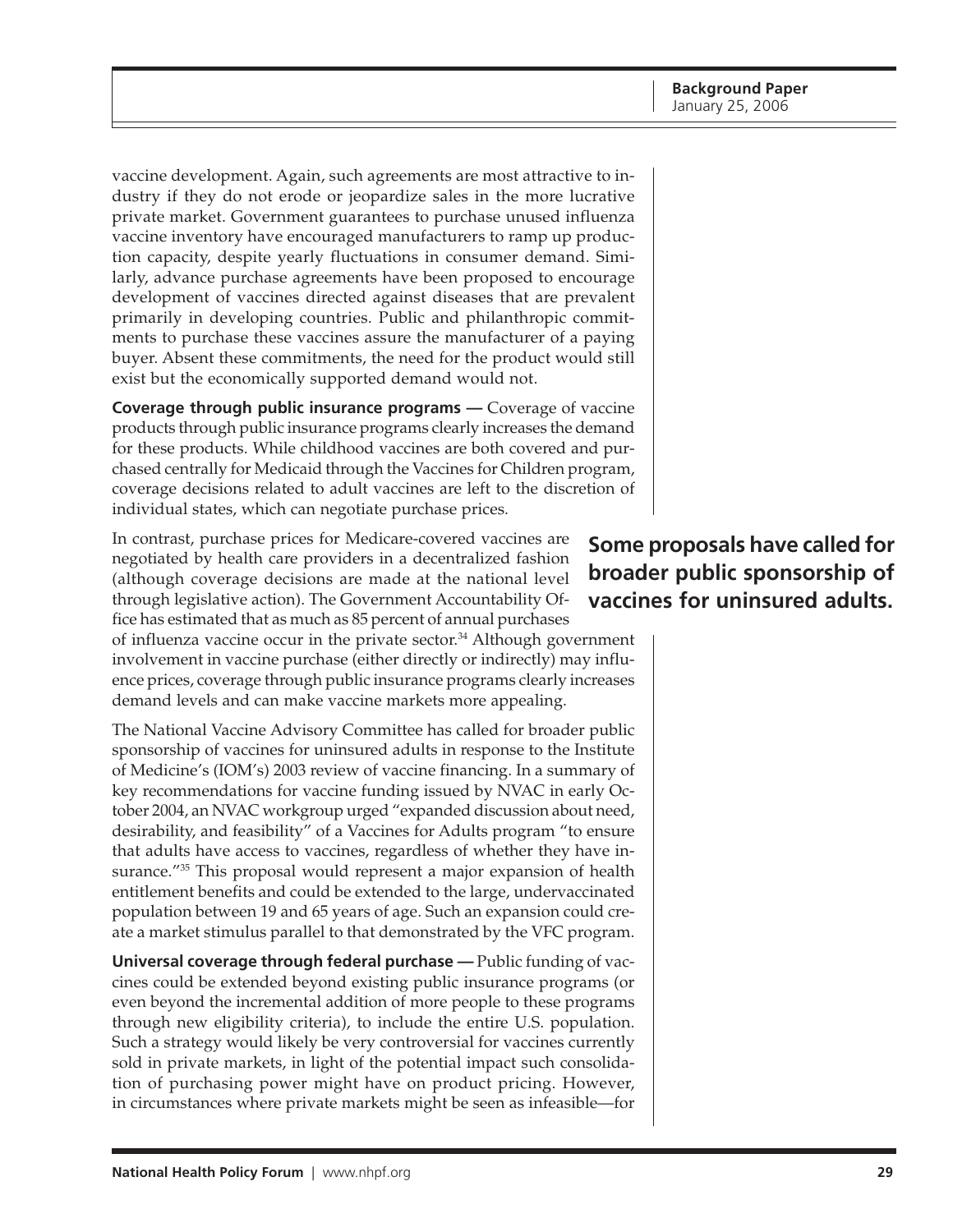example in the case of a pandemic influenza vaccine—full government purchase may be needed to stimulate early vaccine development and target vaccine to priority groups.

The Institute of Medicine has proposed a universal vaccine coverage strategy that seeks to tie vaccine pricing explicitly to the societal value of specific products. This pricing scheme would, in essence, require the government to pay a premium for products that have significant public health benefits. Although government purchasers would likely pay more for the vaccine than they might if current price negotiation practices were employed, such a pricing mechanism has the potential to assure more stable supply for a broader variety of products. This recommendation was recognized as a bold break from current practice by the issuing IOM Committee. While the recommendation generated some debate, it did not generate political consideration when released.

In theory, premium pricing by government purchasers could be further expanded to the global vaccine market, with industrialized nations explicitly subsidizing the cost of producing vaccine sold in the developing world. This type of mechanism could be particularly relevant for a future HIV/ AIDS vaccine, which has commercial potential in the United States and Europe but less paying demand in areas of the world with the greatest disease burden. Manufacturers' interest in moving a product past the vaccine discovery stage toward development and ultimately product approval, may be dampened by concerns that political pressures will severely constrain price, both domestically and globally. At the same time, an effective HIV/AIDS vaccine threatens revenue related to the sale of antiretroviral treatments, further weakening the business case for vaccine investments. Government guarantees to purchase the product at premium pricing has the potential to address these legitimate financial interests.

**Usage recommendations or mandates —** Even when government is not directly involved in vaccine purchase decisions, government policies can have a dramatic impact on vaccine demand. The vaccination recommendations promulgated by government-sponsored advisory bodies, such as the ACIP, can be tremendously influential in determining the policies of professional societies, like the American Academy of Pediatrics, and in directly encouraging health care providers and consumers to utilize a particular vaccine product. In some cases, government mandates related to vaccination requirements for admission to public schools or foreign travel can also significantly affect the demand for particular vaccines. While school-related vaccine policies are more commonly made at the state and local level, federal guidance and funding conditions can be very important factors in these decisions. Social marketing campaigns to improve public understanding and acceptance of these recommendations and mandates can also increase demand.

**Injury compensation programs —** Although compensation programs are usually viewed as a component of the "push" strategy to limit manufacturers' liability costs, such programs also serve as a "pull" mechanism by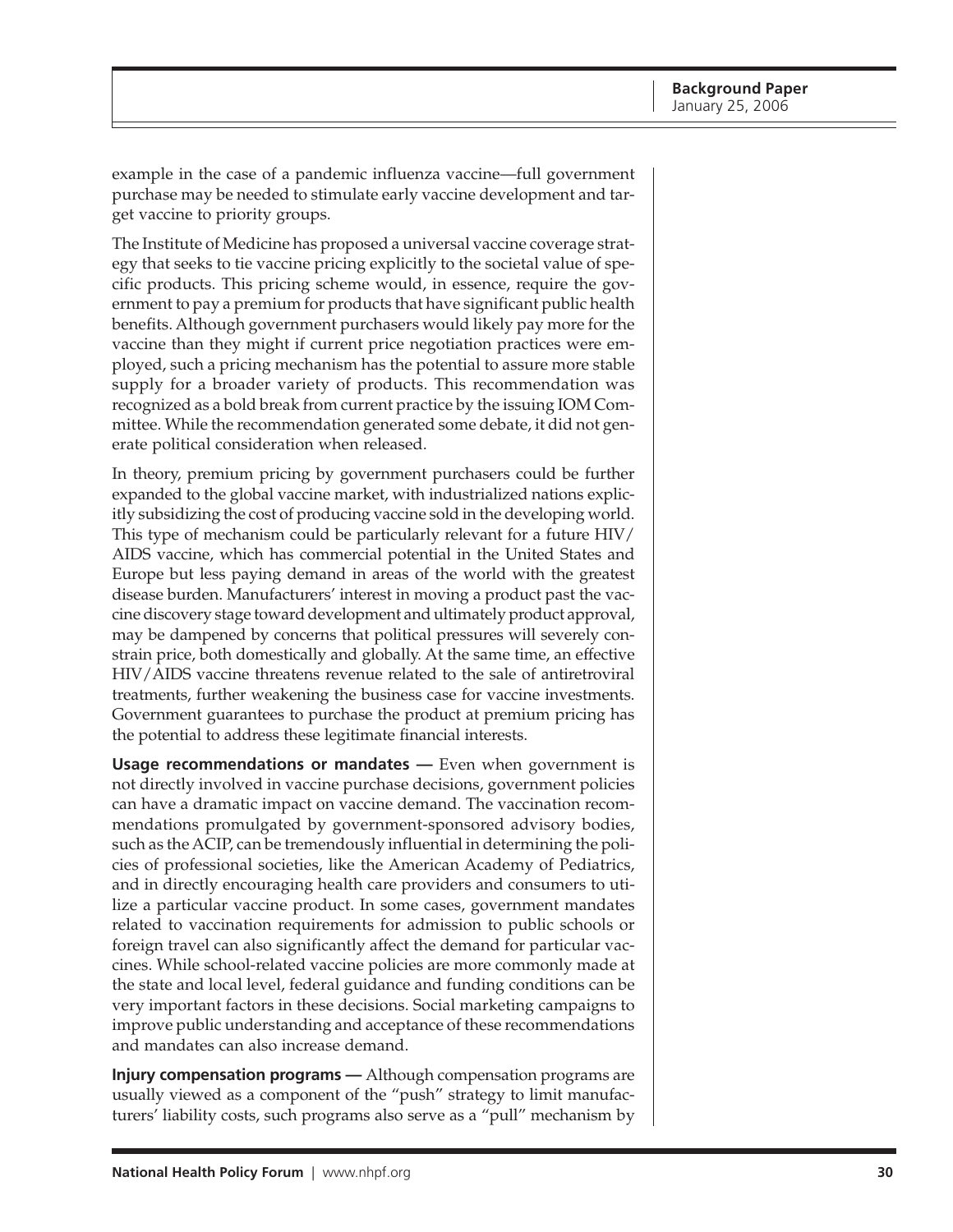increasing consumers' willingness to be vaccinated. Assurances that compensation will be forthcoming if a vaccine-related injury is sustained may increase demand by encouraging consumers to comply with vaccine recommendations. Such encouragement is perhaps most important for vaccines where the consumer has a high degree of latitude in choosing whether to be vaccinated and a low perceived risk regarding the disease threat targeted by the vaccine. For example, some believe that participation of health care providers in the recent campaign to inoculate first responders against smallpox was negatively influenced by delays in establishing compensation provisions.

**Insurance mandates** — State and federal mandates that require insurers to cover particular vaccines can have a significant impact on consumer demand for these products. Insurance mandates reduce out-of-pocket expenses for consumers and significantly decrease the financial barriers to vaccine uptake. However, constraints related to ERISA (the Employee Retirement Income Security Act) may diminish the effect of federal policies in this regard.

**Market exclusivity —** Strategies that seek to strengthen the intellectual property rights associated with vaccine development do not increase demand levels per se, but they do guarantee that the innovating manufacturer will fully capture existing demand. The models for market exclusivity incentives are based on the existing programs for orphan drugs (the Orphan Drug Act, P.L. 97-414) and pediatric drug testing (Best Pharmaceuticals for Children Act, P.L. 107-109). The fundamental idea is that companies undertaking research on particular types of products (such as bioterror countermeasures, including vaccines) could extend the period of exclusive marketing rights provided under patent law.

Due in part to the problematic nature of patent protections in the vaccine field, modifications of this approach have been proposed. Some proposed policies would provide for market exclusivity protection outside of the patent framework, others would offer "wild card" patent extensions to alternative products in the manufacturer's portfolio. Such wild card provisions are a very attractive stimulus to large pharmaceutical companies. Companies that received wild card extensions for bioterrorism work could get an immediate payback from continued sales and profits from large, established products. The extensions would carry a potentially high cost to society through private and public purchasers in the form of longer periods of premium pricing for successful drugs. As a major purchaser of drugs through many programs (Medicaid, Medicare, Veterans Affairs, and Department of Defense), the federal government would absorb the higher costs from wild card extensions. In effect, such provisions would provide an indirect and "off budget" subsidy for bioterrorism research.

The intellectual property incentives appear to be most attractive to new companies considering entering the vaccine field. Some large established **Intellectual property incentives appear most attractive to new companies entering the vaccine field.**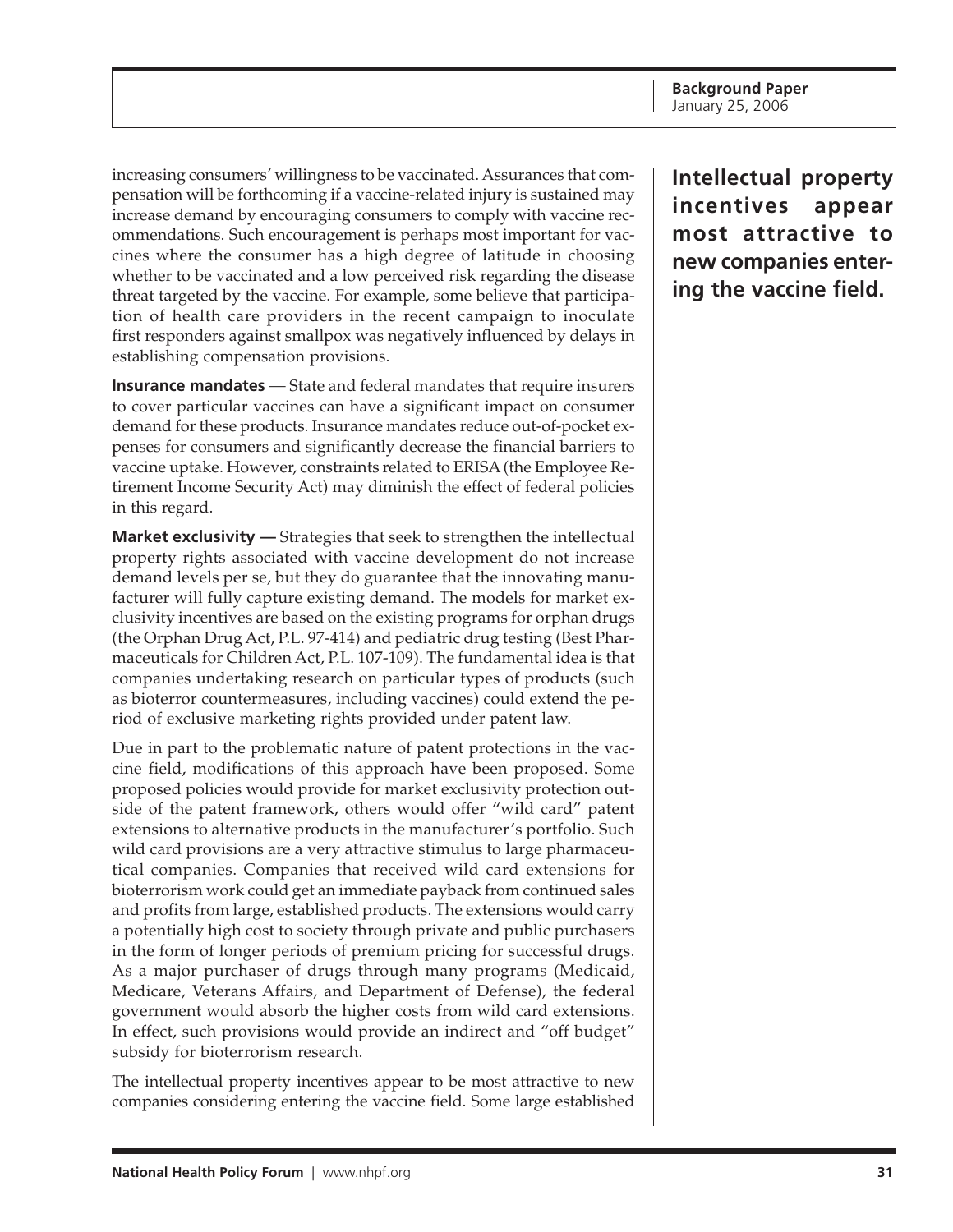<span id="page-31-0"></span>vaccine companies have indicated, however, that patent extensions might be a less attractive incentive than enhanced liability protections.<sup>36</sup>

Important issues to be resolved regarding intellectual property stimuli schemes include the types of firms that could qualify for the extended protections, the point in product development at which enhanced market rights would be bestowed, the length of extensions, and the number of extensions that could be applied to specific products.

# **CONCLUSION**

In general, push and pull strategies share one common characteristic: governmental resources are mobilized to ensure that vaccine markets functions in a manner consistent with public health goals. Although these strategies and their models differ significantly, most entail government financial support in one form or another to stimulate the vaccine market. The policy challenges lie in identifying which disease threats merit government investment in vaccine development and production, selecting market support strategies specifically appropriate for each vaccine product or candidate identified, and determining what level of resources is needed to create effective incentives.

Scientific, demographic, economic, and political realities will converge differently for different vaccines. For this reason, difficult policy decisions will likely need to be made on a vaccine-by-vaccine basis. For some vaccines, such as pediatric vaccines that are also used in the general population, additional policy interventions may not be necessary. For others, increased supports may be needed. The potential societal value of a specific vaccine or vaccine candidate, the degree to which market mechanisms are failing to achieve this potential and the political will needed to mobilize corrective public resources must be considered and balanced against each other. A clearer framework for measuring the success of this balancing act will encourage rational investments and workable interventions.

# **ENDNOTES**

1. S. Thaul, "Vaccine Policy Issues for the 108th Congress," Congressional Research Service, Report for Congress RL31793, May 19, 2005, 7.

2. W. A. Orenstein *et al*., "Immunizations in the United States: Success, Structure, and Stress," *Health Affairs*, 24, no. 3, (May/June 2005): 599–610.

3. Orenstein *et al.,* "Immunizations in the United States."

4. In randomized, double-blind placebo-controlled studies, participants are randomly assigned to either a control group and receive a placebo or to a study group and receive the intervention being tested. Neither the participants nor the clinical staff monitoring their outcomes know whether they are receiving the intervention being tested or the placebo.

**Endnotes** / continued ➤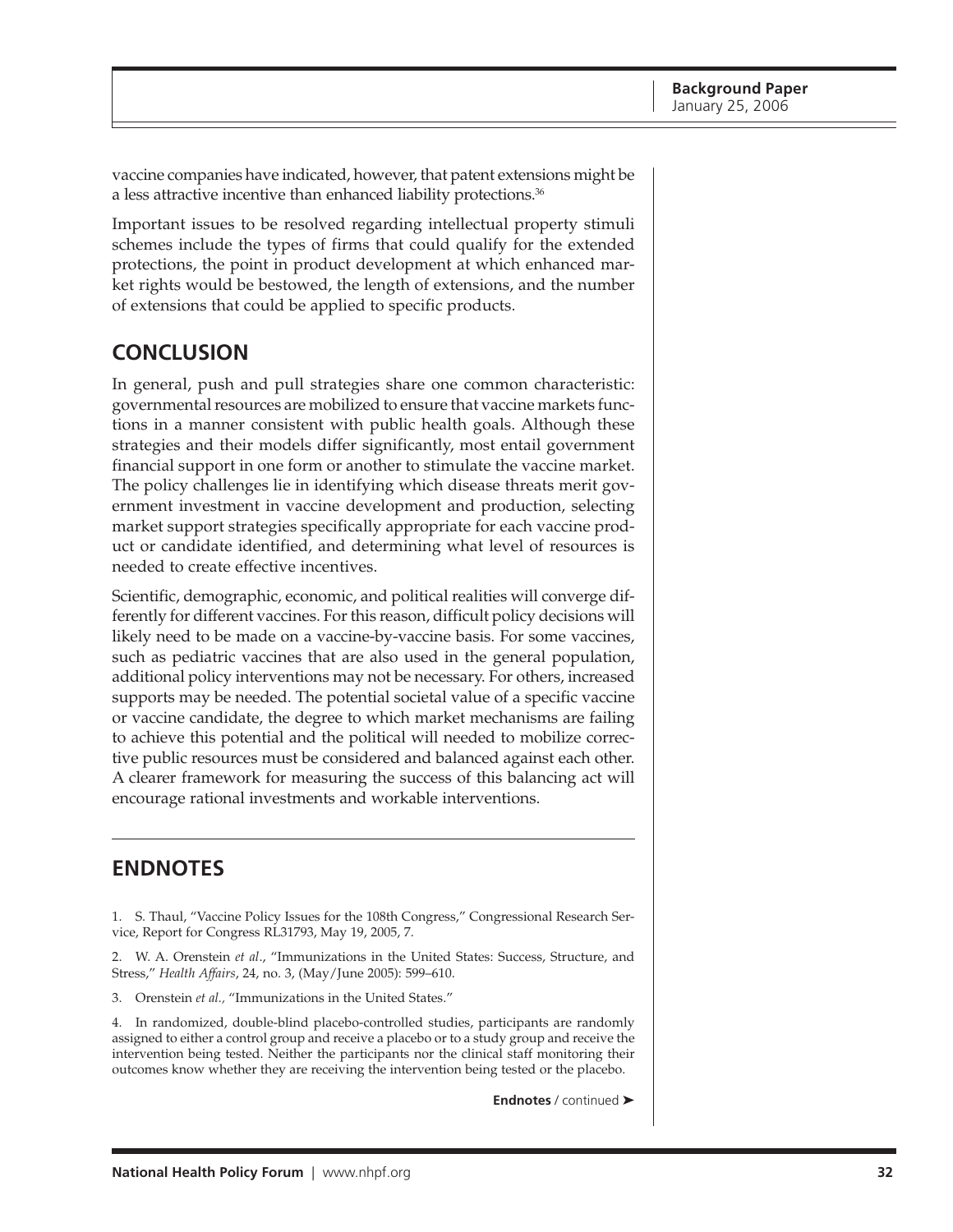#### **Endnotes** / continued

5. Institute of Medicine (IOM), *Financing Vaccines in the 21st Century: Assuring Access and Availability,* (Washington, DC: National Academies Press, 2004), 117.

6. B. C. Buckland, "The process development challenge for a new vaccine," *Nature Medicine Supplement,* [11, no.4 \(April 2005\): S16; available at www.nature.com/nm/journal/v11/](http://www.nature.com/nm/journal/v11/n4s/pdf/nm1218.pdf) n4s/pdf/nm1218.pdf.

7. Michael Kremer, "Creating Markets for New Vaccines: Part II: Design Issues," May 2000 draft of chapter in Adam B. Jaffe, Josh Lerner, and Scott Stern (eds.), *Innovation Policy and the Economy*, vol. 1 (Cambridge, MA: MIT Press, 2001); available at [http://post.economics.harvard.edu/faculty/kremer/papers.html.](http://post.economics.harvard.edu/faculty/kremer/papers.html)

8. Orenstein *et al.,* "Immunizations in the United States."

9. IOM, *Financing Vaccines in the 21st Century*, 107.

10. Mercer Management Consulting, "Lessons Learned: New Procurement Strategies for Vaccines. Final Report to the GAVI Board," June 28, 2002; available at [www.vaccinealliance.org/site\\_repository/resources/lessons\\_learned\\_draft\\_final.pdf.](http://www.vaccinealliance.org/site_repository/resources/lessons_learned_draft_final.pdf)

11. NDA Pipeline, an FDC Reports database service. The information cited is from an unpublished search of vaccine product development projects performed specifically for this background paper by FDC on June 28, 2004. Information on The NDA Pipeline is available at [www.ndapipeline.com/c3/welcome/welcome.plex.](http://www.ndapipeline.com/c3/welcome/welcome.plex) Please contact Eileen Salinsky (salinsky@gwu.edu) for further information.

12. Geographic market expansion outside the United States does not appear to be an easy solution for pediatric vaccine firms. The limited number of manufacturing sites for vaccines and the cost and regulatory hurdles of adding new capacity form one set of deterrents. It is not a simple task to increase capacity for new markets. Much lower prices in non-U.S. markets (especially in the developing world) also make those markets unattractive politically and commercially to domestic vaccine producers [Richard J. Arnould and Larry DeBrock, "An Overview of the Market for Vaccines in the United States," unpublished background paper, prepared for the Committee on the Evaluation of Vaccine Purchase Financing in the United States, Division of Health Care Science, Institute of Medicine, August 2001, 47]. Price differentials between the United States and other world markets are heightened by a trend to the more expensive multicomponent combination vaccines in the United States.

13. Eleanor Laise, "The Lipitor Dilemma," *Smart Money: The Wall Street Journal Magazine of Personal Business*, November 2003.

14. Mercer Management Consulting, "Lessons Learned."

15. Patricia Danzon and Nuno Sousa Pereira, "Why Sole-Supplier Vaccine Markets May Be Here To Stay," *Health Affairs,* 24, no. 3, (May/June 2005): 694–696.

16. National Network for Immunization Information, "Immunization Policy: Financing [Immunization," updated June 16, 2004; available at www.immunizationinfo.org/](http://www.immunizationinfo.org/immunization_policy_detail.cfv?id=47) immunization\_policy\_detail.cfv?id=47.

17. MMWR Weekly, *Influenza Vaccination in Pregnancy: Practices Among Obstetrician– Gynecologists—United States, 2003–04 Influenza Season*, 54, no. 41 (October 21, 2005): 1050– 1052; available at [www.cdc.gov/mmwr/preview/mmwrhtml/mm5441a4.htm.](http://www.cdc.gov/mmwr/preview/mmwrhtml/mm5441a4.htm)

18. Mark Pauly, presentation to a meeting co-sponsored by the National Vaccine Program Office and the National Vaccine Advisory Committee, Washington, DC, June 28–29, 2004.

19. M. Vernon and H. Grabowski, *The Search for New Vaccines: The Effects of the Vaccines for Children Program*, (Washington, DC: American Enterprise Institute Press, 1997).

20. Michael Kremer and Christopher Snyder, "The Revenue Consequences of Vaccines Versus [Drug Treatments," draft paper, June 23, 2002; available at http://post.economics.harvard.edu/](http://post.economics.harvard.edu/faculty/kremer/webpapers/Revenue_Consequences.pdf) faculty/kremer/webpapers/Revenue\_Consequences.pdf.

**Endnotes** / continued ➤